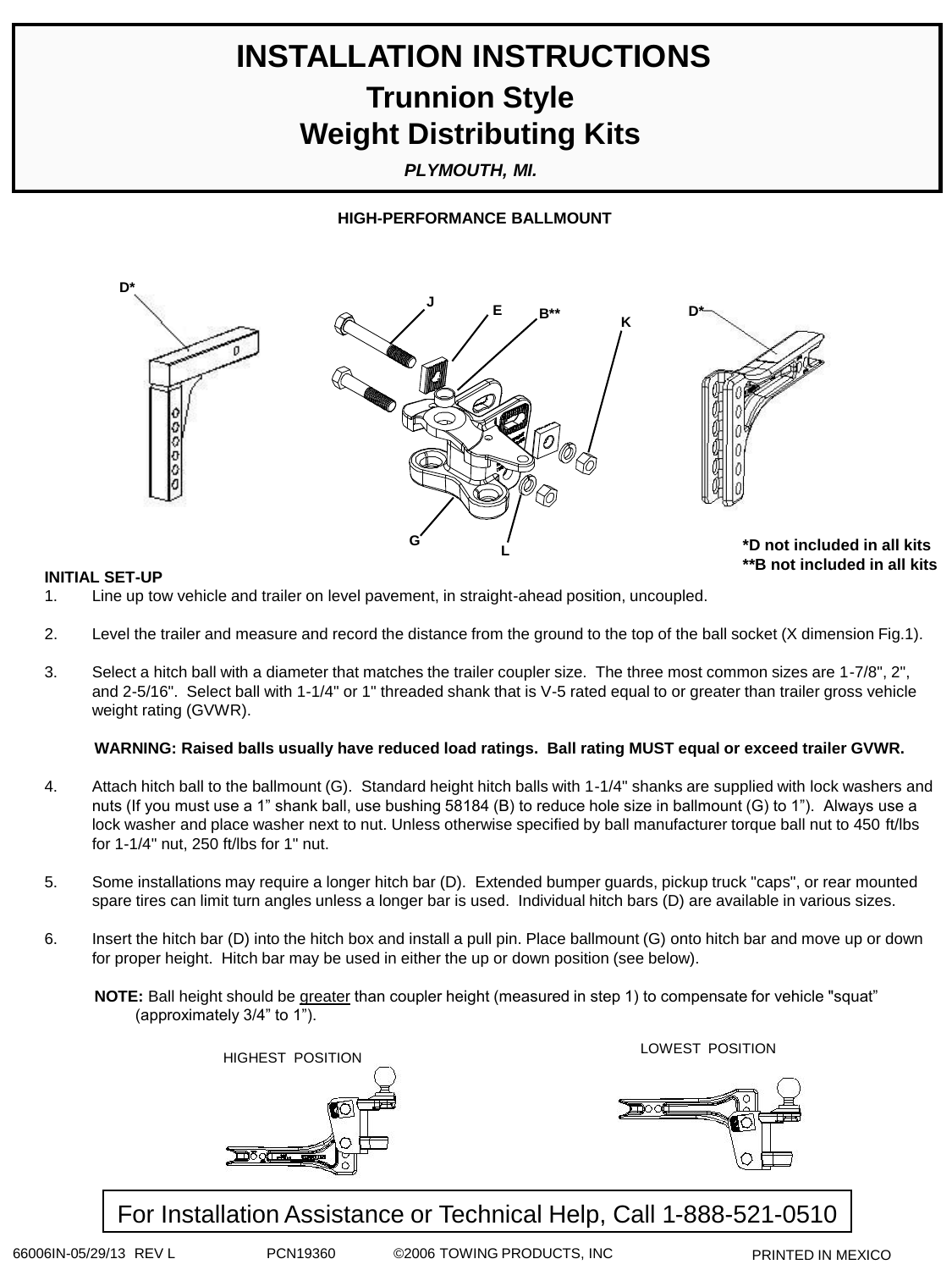For vehicles with air springs, air shocks or automatic leveling system, check vehicle owners manual. Unless otherwise specified, level the vehicle with the vehicle loaded as it will be when towing before setting ball height and attaching trailer.

### **PRELIMINARY BALLMOUNT ADJUSTMENT**

- 1. Install hardware in lower hole of ballmount as shown. Tighten nut enough to prevent easy rotation of ballmount.
- 2. Determine spring bar height "Y" using table below. Insert spring bar and trunnion into the ball mount. Swing bar outward to the same angle as when connected to trailer. Lift up on bar to remove slack. Tilt ball mount for proper "Y" dimension at end of spring bar.



**\* ADD 1" TO Y DIMENSION FOR NON-INTEGRATED CAM SPRING BARS.**

3. The ballmount (G) is adjustable through a 15° angle range for proper spring bar adjustment. See chart above.

### **HIGH-PERFORMANCE BALLMOUNT ADJUSTMENT**



Install longer 3/4" bolt (J) with two serrated washers (E) as shown. Install lock washer (L) and nut (K), but allow space for washers to be positioned and aligned. Align the washers as shown, hold in position, and tighten nut. Torque the two nuts (K) to 300 ft/lbs. If proper torque wrench is not available, torque nuts to 150 ft/lbs then turn nuts an additional 1/4 turn. Do not lubricate the threads.

### **OPTIONAL SHIM KIT**

**Use the shim provided when needed to fill any gap between the Weight Distributing Head shown below and the hitch bar used in the particular application.**

**It is easier to install the shim from the top down as shown on the following page. In doing so, you will encounter one of three scenarios:**

**1.** *Shim will go all the way down to line up with the bottom hole.* **If this is the case, use the entire shim in the gap.**

 **Note: It is conceivable that in some rare combinations, two shims could be used. In these cases, contact Customer Service at 800-632-3290 or 800-428-7303 for a free additional shim service kit #58207.**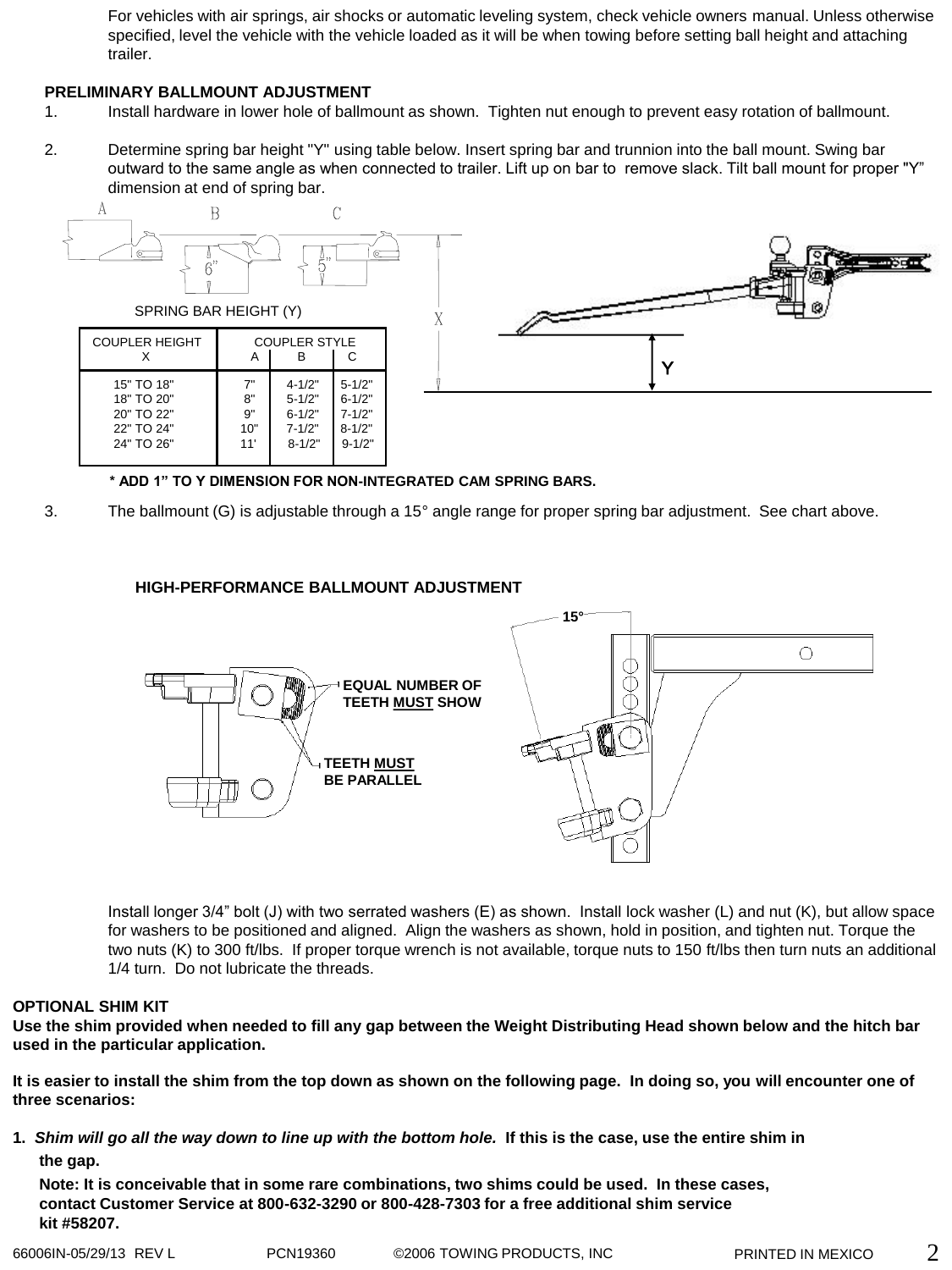- **2.** *Shim will not begin to fit between the head and hitch bar***. If this is the case, discard shim and continue installation. The existing gap is acceptable**
- *3. Shim will not go in far enough to reach bottom hole.* **If this is the case, cut shim in half and use only the top half for the top bolt. Discard bottom half of shim.**

**CAUTION:** Washer **MUST BE** aligned parallel with teeth on ballmount. Re-check washer alignment after nut is tightened. Equal number of teeth must show at top and bottom. Teeth can be stripped when loaded if not properly aligned.

### **INITIAL HOOK UP**

**NOTE:** Car and trailer should be loaded and ready for travel before final leveling.

- 1. Pick reference points on front wheel well. Measure and record distance to pavement. Front wheel well to pavement
- 2. Attach chains to spring bars using U-bolts, flat washers, and locknuts. Let 2-3 threads protrude below locknut. Chain must not bind.



2 TO 3 THREADS



3. Using tongue jack lower coupler onto ball and close coupler latch.



**STANDARD SPRING BAR INTEGRATED CAM SPRING BAR**

- 4. Hold the spring bar away from you (trunnion ribbed side up). Set the bottom knob of the trunnion into the lower socket of the ballmount (G) and slide the knob into the top slot of the ballmount. The spring bars will fit on either side as they are not made right or left handed.
- 5. Position the snap up brackets on trailer "A" frame so that the chain on the end of the spring bar is approximately vertical. Turn 1/2 X 3-1/2 bolt until it contacts frame. Then tighten 1/4 turn with wrench. **DO NOT OVERTIGHTEN.**
- 6. Raise trailer tongue and rear of car with jack. Lower yoke of snap up bracket until it is parallel with the ground, and slip the closest link over the hook (If there are less than 5 links between hook and u-bolt adjust ballmount angle rearward, and repeat procedure). With the snap up bracket handle over the yoke, raise until yoke has passed "over-center". Slide the safety pin through the small hole to lock the yoke in place. Repeat for other side.

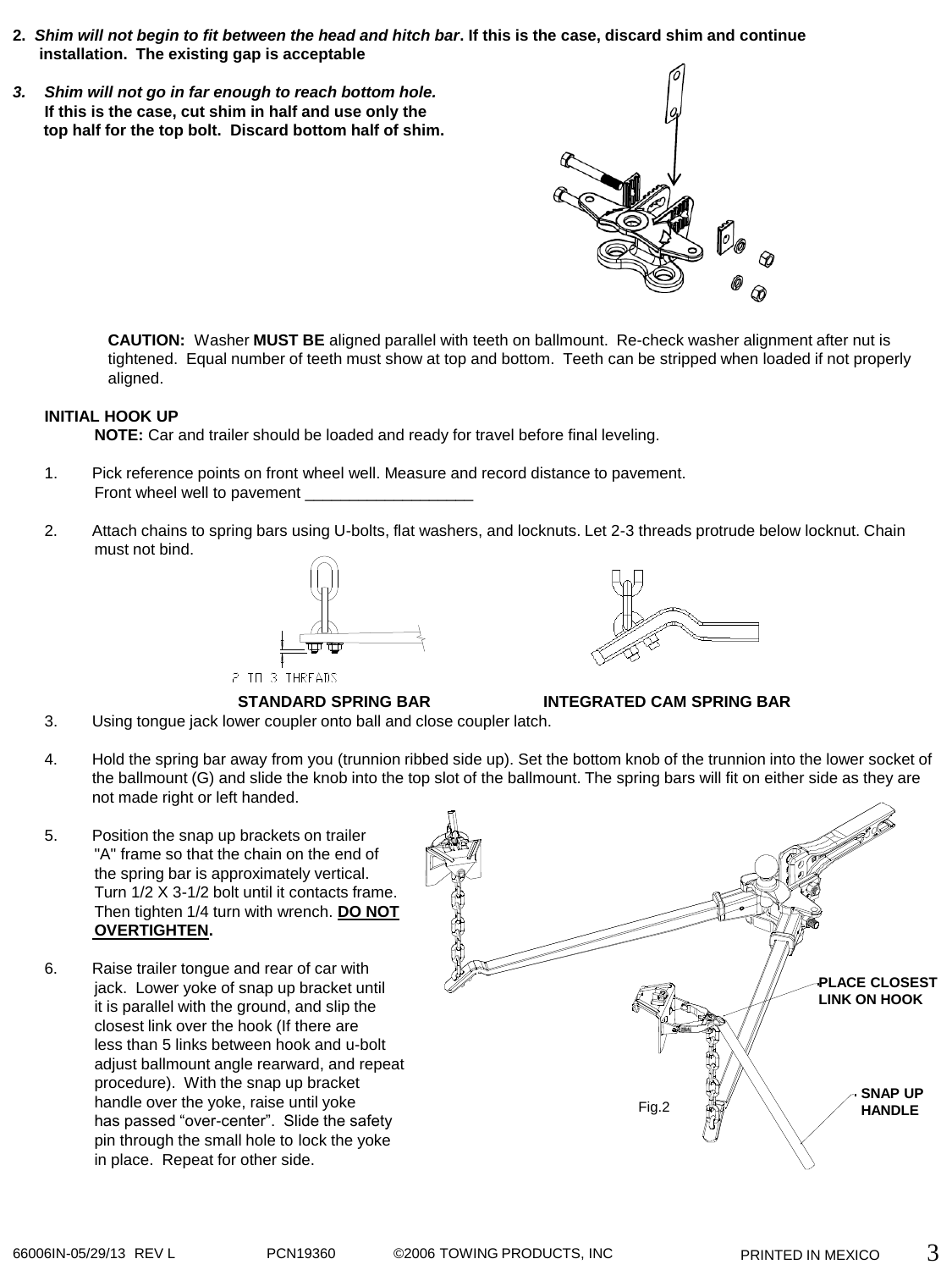- 7. Lower jack. Re-measure front wheel well reference point. The front wheel well height should be equal to the original measurement. If the front wheel well height is higher than originally measured, reduce the number of links between the yoke hook and spring bar (4 links min.) and recheck the wheel well measurement. If the front wheel well is lower than originally measured, increase the number of chain links between the yoke hook and spring bar and recheck the wheel well measurement. If the original wheel well height is not achievable, it is preferred that the wheel well height is lower after the spring bars are loaded. If there are no more chain links for adjustment, the head assembly must be tilted forward. The trailer must be uncoupled and the upper bolt removed from the head assembly. The head is then pivoted up as appropriate. Reassemble and recheck the wheel well height.
- 8. A new term in the industry is ("FALR" Front Axle Load Return). 100% FALR Means the front fender is returned to the preload position. That is our recommendation for best performance.

Check to see if trailer is level, if not, you may need to re-adjust ballmount angle and / or position.

Check to see that there is room for the bar and chain to move when turning a corner.

**NOTE:** Some surge brakes will not work with weight distributing hitches. Check with manufacturer. Do not use sway control with surge brakes.

### **LUBRICATION**

1. Lubricate the ballmount sockets and spring bar trunnions to prevent rapid wear. When hooking-up, place one drop of oil on the top and a second drop on forward side of upper trunnion. Place a third drop on the rear side of lower trunnion before inserting trunnion into ballmount. Use a heavy oil or grease. Don't forget to lubricate the hitch ball with one or two drops also. Trunnions should be lubricated each towing day. It is not necessary to unhook the spring bars however, as there are two oil holes in the ballmount top plate for upper trunnion lubrication. Lubricate lower trunnions with one drop at contact point between trunnion and lower socket. Excess oil, dirt, and grit should be wiped out whenever trailer is uncoupled.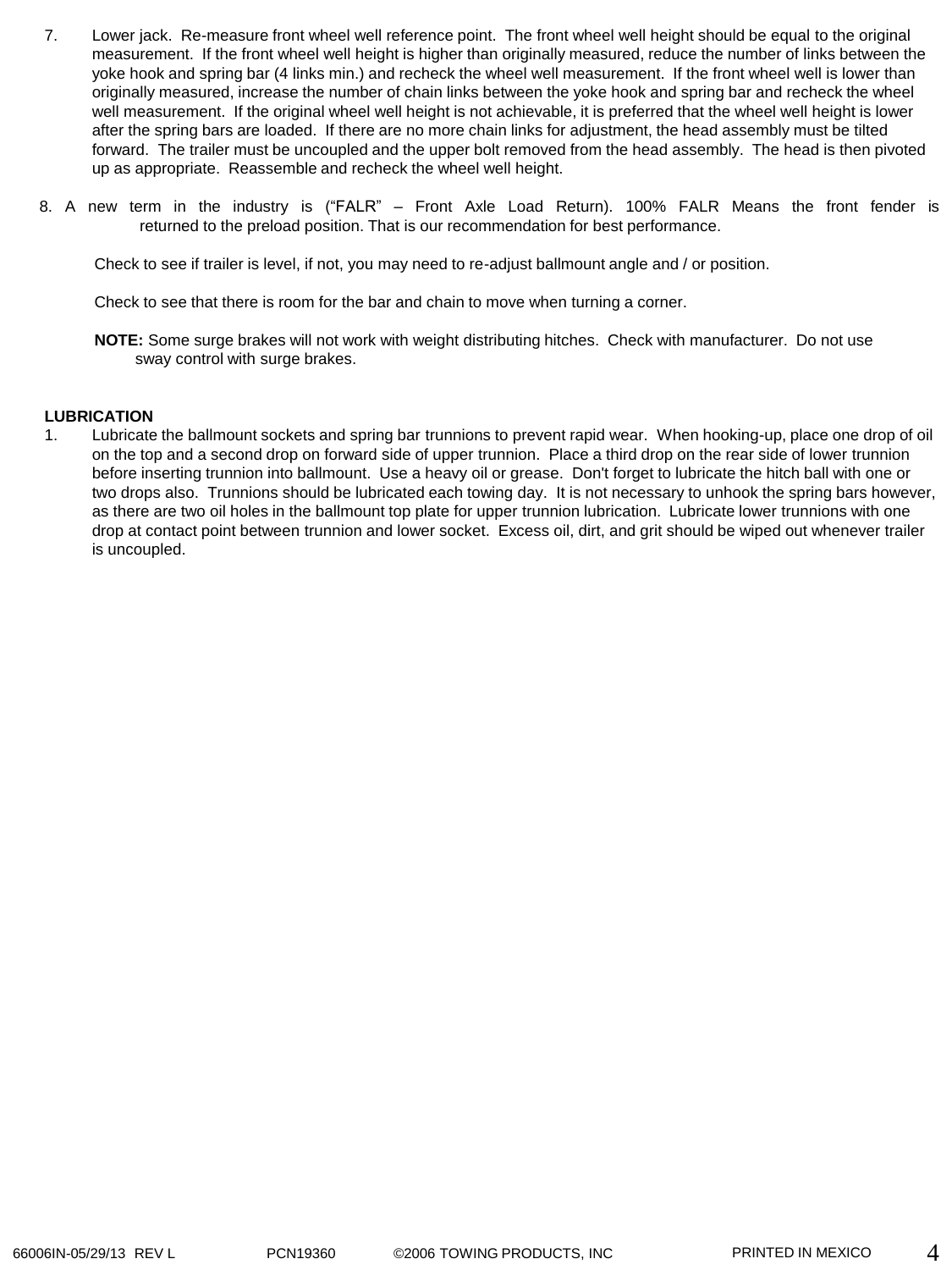## **Installation Instructions For Snap Up Bracket**

## **Provides For a Stronger Attachment to the Trailer Frame**

**TOOLS NEEDED:**

**Drill Bits: 7/16", 9/16" & ¼"**

**WARNING: Read all instructions before installing the additional bolt. Failure to follow all of these instructions may result in death or serious injury!**



•**Installation of an additional bolt into the snap up bracket.**

•**If your bracket does not already have a hole in this location, mark the location of the hole to be drilled into the snap up bracket. Center the hole from left to right and place it 2-1/4" above the arc in the bracket. See the picture at left.**

•**Before the bracket is placed on the frame, drill a 9/16" hole in the bracket**



•**Place the bracket in the correct place on the frame as directed in the product instructions or replace it where it was if it had already been installed.**

•**Using the hole in the bracket as a guide, drill a ¼" pilot hole. Be sure to stay centered in the bracket hole.**

• **One method to stay centered is to use the 9/16" drill first. Just put a small dimple into the frame with the 9/16" bit. Then finish drilling with the ¼" drill bit and then a 7/16" drill bit to get the final hole. See pilot hole to the left.**



•**Install the ½" self tapping screw into the hole in the bracket and frame. Tighten it to 50 ft/lbs.**

•**Re-tighten the ½" set screw on the inside of the frame. Turn only ¼ to ½ of a turn after making contact with the frame.**

|  | <b>PARTS LIST</b>                  |
|--|------------------------------------|
|  | <b>DESCRIPTION</b>                 |
|  | $ 1/2"$ x 1.00" SELF TAPPING SCREW |
|  | <b>IINSTRUCTION SHEET</b>          |

**Self Tapping Screw is available in service kit 58459 if needed.**

**For Installation or Operation Support contact CPP Technical Service: 1-888-521-0510.** 

**Cequent Performance Products, Inc.**

**47912 Halyard Dr. Suite 100 Plymouth, MI 48170**

5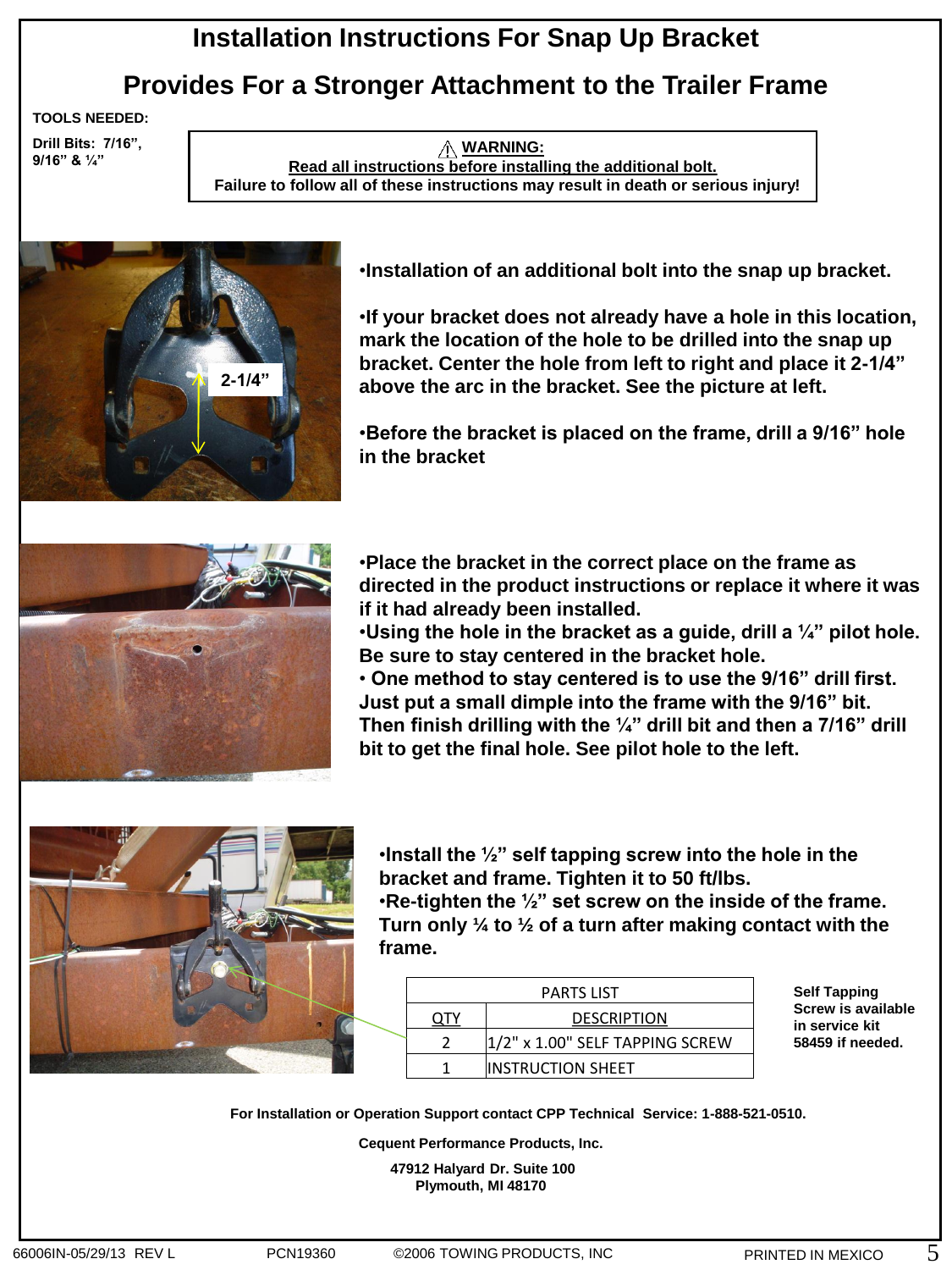**WARNINGS:** LOADED BALL HEIGHT SHOULD NEVER BE GREATER THAN UNCOUPLED BALL HEIGHT. Front wheel overload and loss of rear wheel traction can result, and can lead to unstable handling, reduced braking ability, and a tendency to "jackknife" when turning and braking at the same time. IF LOADED BALL HEIGHT IS GREATER THAN UNCOUPLED HEIGHT, reduce take-up on spring bar chains and re-measure until proper height is obtained.

**DO NOT TOW MULTIPLE TRAILERS:** Do not attempt to tow any type of trailer behind another trailer. Towing multiple trailers may cause severe instability, loss of control and/or structural failure, and may result in vehicle accident, property damage and personal injury. Towing multiple trailers is illegal in many jurisdictions.

**FRONT-WHEEL-DRIVE VEHICLES:** DO NOT ATTEMPT TO HOOK-UP OR TOW WITH REAR WHEELS OF TOWING VEHICLE REMOVED. Severe structural damage to towing vehicle, hitch, and trailer may result. A towing vehicle/trailer combination cannot be controlled adequately unless the towing vehicle's rear wheels are carrying their share of the load.

**MAINTENANCE:** Keep trunnions and sockets in head assembly free of dirt and well lubricated. Excessive wear in this area may indicate overload or inadequate lubrication. Some elongation of socket openings "seat in" is normal.

Keep head assembly exterior clean, especially the trunnion sockets. Do not allow dirt or stones to lodge between trunnions and head.

Keep hitch painted to prevent rust and maintain a good appearance. (Do not paint over labels)

AT THE BEGINNING OF EVERY TOWING DAY:

- Add drop of oil at trunnion contact areas with ball mount.
- Clean ball and coupler socket and coat ball lightly with grease.
	- Check spring bar chains and U-bolts for wear. Replace before they become worn halfway through.
- Check to see that all bolts are properly tightened and hitch pin and clip are securely in place.
- Check to see that electrical hookups are in working order, and that safety chains are connected.

#### **TOWING TIPS**

DRIVING: Good habits for normal driving need extra emphasis when towing. The additional weight affects acceleration and braking, and extra time should be allowed for passing, stopping, and changing lanes. Signal well in advance of a maneuver to let other drivers know your intentions. Severe bumps and badly undulating roads can damage your towing vehicle, hitch, and trailer, and should be negotiated at a slow steady speed. IF ANY PART OF YOUR TOWING SYSTEM "BOTTOMS" OUT, OR IF YOU SUSPECT DAMAGE MAY HAVE OCCURED IN ANY OTHER WAY, PULL OVER AND MAKE A THOROUGH INSPECTION. CORRECT ANY PROBLEMS BEFORE RESUMING TRAVEL.

CHECK YOUR EQUIPMENT: Periodically check the condition of all your towing equipment and keep it in top condition.

TRAILER LOADING: Proper trailer loading is important. Heavy items should be placed close to the floor near the trailer axle. The load should be balanced side-to-side and firmly secured to prevent shifting. Tongue weight should be about 10-15 percent of the gross trailer weight for most trailers. Too low a percentage of tongue weight will often produce a tendency to sway. Excess weight on the tongue can also lead to sway and damage hitch and / or tow vehicle.

SWAY CONTROLS: A sway control can help minimize the affects of sudden maneuvers, wind gusts, and buffeting caused by other vehicles. Use of a sway control is recommended for trailers with large surface areas, such as travel trailers.

TIRE INFLATION: Unless specified otherwise by the towing vehicle or trailer manufacturer, tires should be inflated to their maximum recommended pressure.

TOWING VEHICLE AND TRAILER MANUFACTURERS' RECOMMENDATIONS: Review the owners' manuals for your towing vehicle and trailer for specific recommendations, capacities, and requirements.

POLE TONGUE TRAILERS: If your trailer has a straight tongue (instead of an A-frame tongue), it will be necessary to use a pole tongue adapter. This adapter attaches to the trailer tongue, providing a place to attach the snap up brackets.

PASSENGERS IN TRAILERS: Trailers should NOT be occupied while being towed, under any circumstances.

TRAILER LIGHTS, TURN SIGNALS, AND ELECTRIC BRAKES: Always hook up trailer lights, turn signals, electric brakes and break-away switch connection (if so equipped) even for short trips.

REMOVE HITCH WHEN NOT TOWING: Remove hitch from towing vehicle receiver when not towing, to prevent contamination of head sockets, reduce chance of striking hitch on driveway ramps or other objects, and minimize damage in the event of a rear-end collision.

### **LIMITED WARRANTY**

### **Hitches - Custom Receivers - Sway Controls**

Towing Products warrants its Hitches, Custom Hitch Receivers, and Sway Controls from date of purchase against defects in material and workmanship under normal use and service, ordinary wear and tear excepted, for the ownership life of the original consumer purchaser.

Towing Products will replace FREE OF CHARGE any part which proves defective in material or workmanship when presented to any Towing Products dealer, Towing Products Warehouse or return to factory. TRANSPORTAION CHARGES PREPAID, at the address below.THIS WARRANTY IS LIMITED TO DEFECTIVE PARTS REPLACEMENT ONLY. LABOR CHARGES AND/OR DAMAGE INCURRED IN INSTALLATION OR REPLACEMENT AS WELL AS INCIDENTAL AN CONSEQUENTIAL DAMAGES CONNECTED THEREWITH ARE EXCLUDED.

Some states do not allow the exclusion or limitation of incidental or consequential damages, so the above limitation or exclusion may not apply to you.

Any damage to the Hitch, Custom Hitch Receiver, and Sway Control as a result of misuse, abuse, neglect, accident, improper installation, or any use violative of instructions furnished by us, WILL VOID THE WARRANTY.

This warranty gives you specific legal rights, and you may also have other rights which vary from state to state. In the event of a problem with warranty service or performance, you may be able to go to a small claims court, or a federal district court.

### **Cequent Performance Products, Inc.**

**47912 Halyard Dr. Suite 100 Plymouth, MI 48170**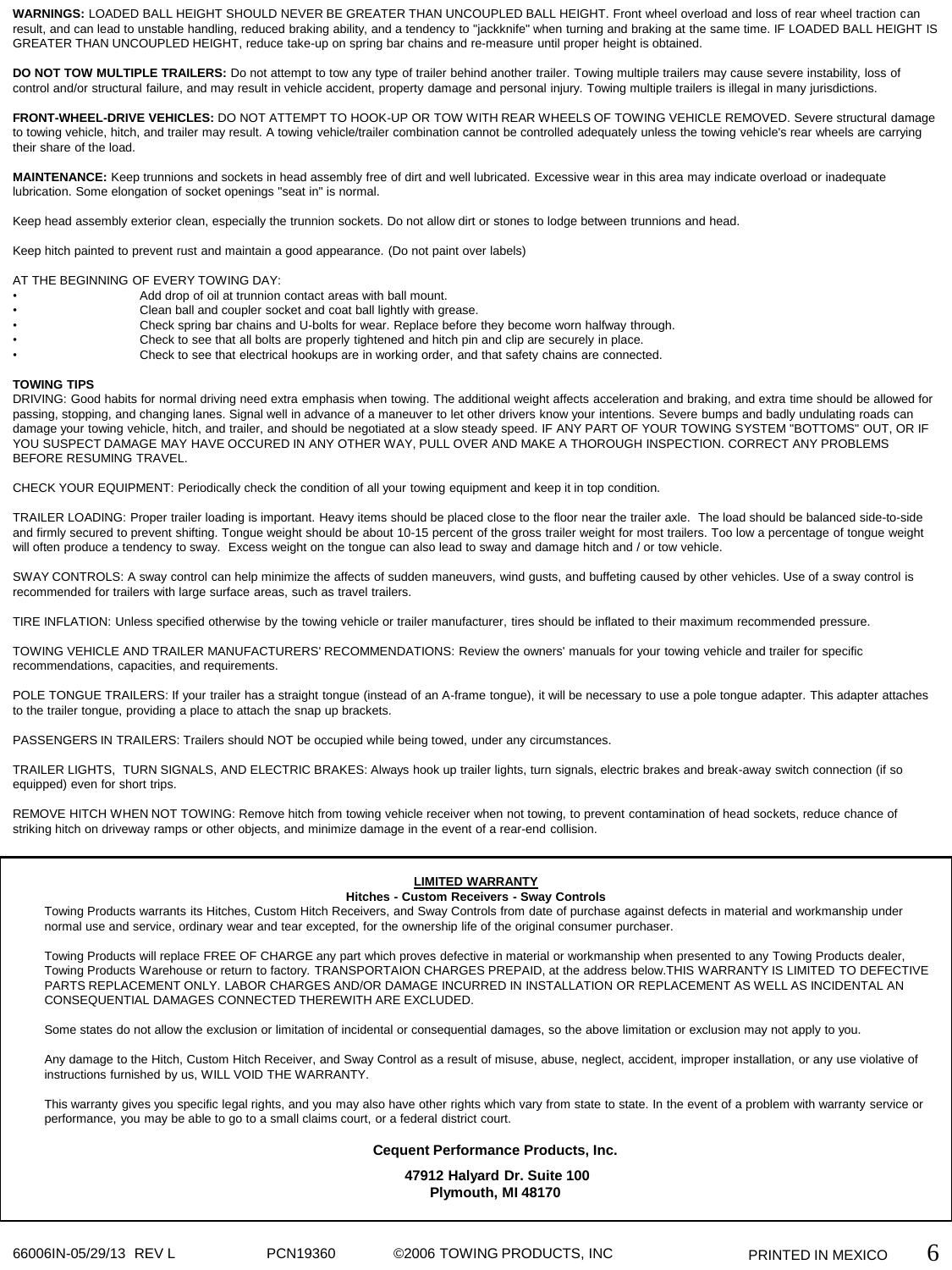# INSTRUCTIONS D'INSTALLATION Ensembles de répartition de charge de type à tourillons

*PLYMOUTH, MI*

### **MONTURE DE BOULE HAUTE PERFORMANCE**



### **PRÉPARATIFS**

- 1. Aligner le véhicule et la remorque sur une surface pavée de niveau, selon une trajectoire en ligne droite, sans accouplement.
- 2. Mettre la remorque de niveau, puis mesurer et noter la distance entre le sol et le dessus du logement de boule (dimension X de la figure 1).
- 3. Sélectionner une boule d'attelage dont le diamètre correspond à la taille du coupleur. Les tailles les plus répandues sont 1 7/8, 2 et 2 5/16 po. Sélectionner une boule dotée d'une barre d'accouplement filetée de 1 1/4 ou 1 po de classe V-5 égale ou supérieure au poids nominal brut de la remorque (GVWR).

### **AVERTISSEMENT : Les boules surélevées ont généralement des capacités de charge réduites. La capacité de charge de la boule DOIT être égale ou supérieure au poids nominal brut de la remorque.**

- 4. Fixer la boule d'attelage à sa monture (G). Les boules de hauteur standard avec barre d'accouplement de 1 1/4 po sont généralement livrées avec rondelles freins et écrous (Si l'on utilise une boule à tige de 1 po, utiliser la bague 58184 (B) pour réduire le diamètre du trou dans la monture de boule (G) à 1 po). Toujours utiliser une rondelle frein et la placer à la suite de l'écrou. Sauf indication contraire par le fabricant de la boule, serrer l'écrou de la boule au couple de 450 lb-pi pour un écrou 1 1/4 po, et au couple de 250 lb-pi pour un écrou de 1 po.
- 5. Certaines installations peuvent exiger une barre d'attelage plus longue (D). Des butoirs de pare-chocs allongés, des capots de caisse ou des pneus de rechange montés à l'arrière peuvent limiter l'angle de braquage si une barre allongée n'est pas utilisée. Les barres d'attelage (D) sont offertes dans des tailles variées.
- 6. Insérer la barre d'attelage (D) dans le boîtier d'attelage puis poser une goupille de verrouillage. Placer la monture de boule (G) sur la barre d'attelage et la déplacer vers le haut ou le bas pour obtenir la hauteur appropriée. La barre d'attelage peut être utilisée dans la position haute ou basse (voir ci-dessous).

REMARQUE : La hauteur de la boule doit être supérieure à celle du coupleur (mesurée à l'étape 1) pour compenser le "cabré" du véhicule. (environ 3/4 à 1 po).



Pour obtenir de l'assistance pour l'installation ou un autre aspect technique, composer le 1-888-521-0510.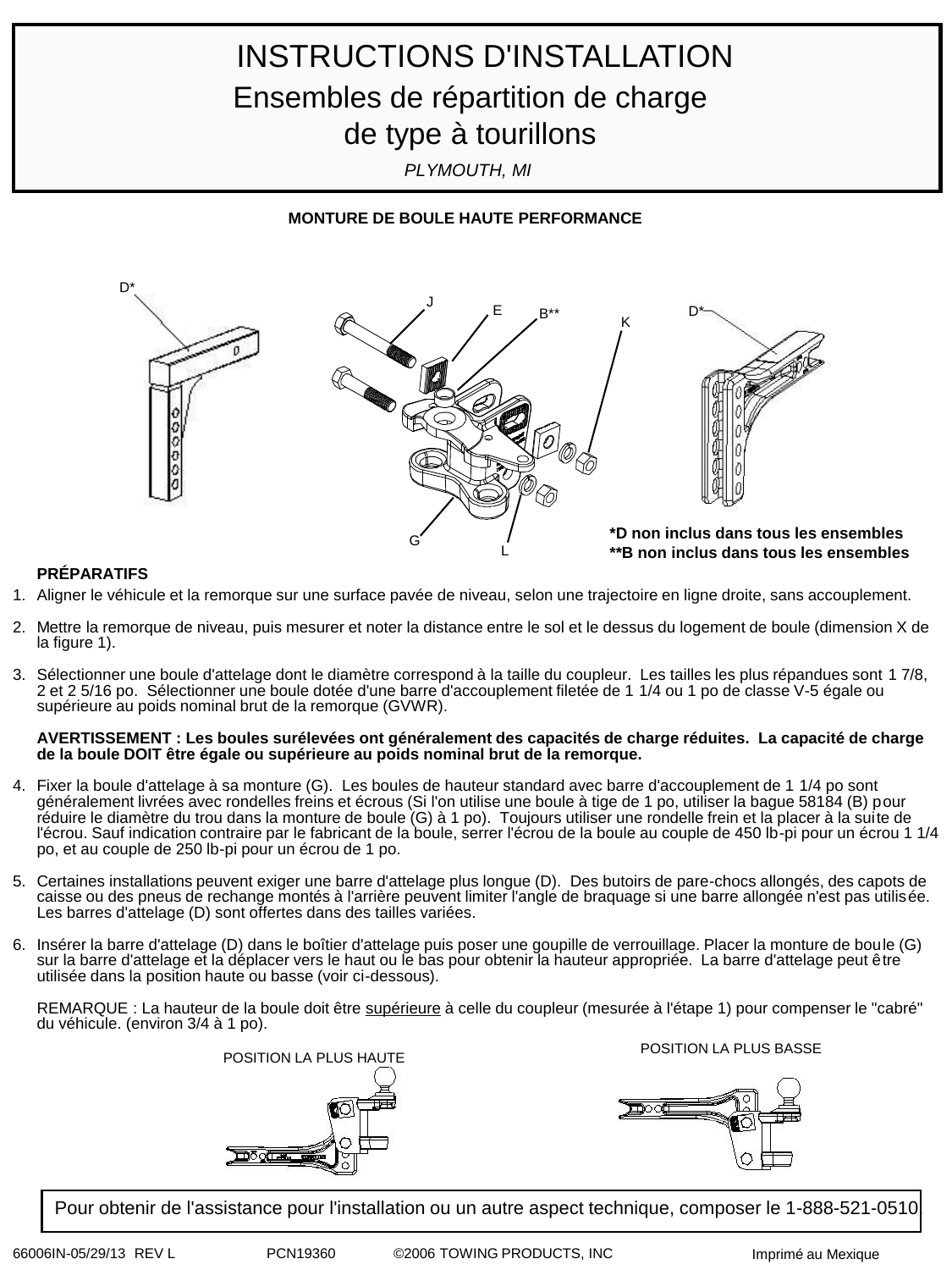Dans le cas de véhicules équipés de ressorts ou d'amortisseurs pneumatiques, ou encore d'un système de nivellement automatique, vérifier le manuel du propriétaire du véhicule. Sauf indication contraire, mettre le véhicule de niveau (chargé comme en situation de remorquage) avant de fixer la hauteur de la boule et d'accoupler la remorque.

### **AJUSTEMENT PRÉLIMINAIRE DE LA MONTURE DE BOULE**

- 1. Poser la visserie dans le trou inférieur de la monture, comme illustré. Serrer l'écrou de façon à prévenir toute rotation facile de la monture.
- 2. Déterminer la hauteur « Y » de la barre stabilisatrice à l'aide du tableau ci-dessous. Insérer la barre stabilisatrice et le tourillon dans la monture de boule. Faire pivoter la barre stabilisatrice vers l'extérieur selon le même angle que lorsque connectée à la remorque. Tirer sur la barre vers le haut pour réduire le mou. Incliner la monture de boule pour obtenir la dimension « Y » à l'extrémité de la barre stabilisatrice.<br>  $A$



**\* AJOUTER 1 PO À LA DIMENSION Y POUR LES BARRES STABILISATRICES À CAMES NON INTÉGRÉES.**

3. La monture de boule (G) peut s'ajuster jusqu'à un angle de 15° pour permettre l'ajustement adéquat de la barre stabilisatrice. Voir le tableau ci-dessus.

### **AJUSTEMENT DE LA MONTURE DE BOULE HAUTE PERFORMANCE**



Poser le boulon 3/4 po (J) et deux rondelles striées (E), comme illustré. Poser la rondelle frein (L) et l'écrou (K), mais laisser du jeu pour permettre de repositionner et aligner les rondelles. Aligner les rondelles comme illustré, les maintenir en position puis serrer l'écrou. Serrer tous les deux écrous (K) au couple de 300 lb-pi. Si une clé dynamométrique de cette capacité n'est pas disponible, serrer les écrous au couple de 150 lb-pi puis les serrer d'un 1/4 de tour additionnel. Ne pas lubrifier le filetage.

### **CALE FACULTATIVE**

**Utiliser la cale fournie lorsqu'il est nécessaire de combler un vide entre la tête du dispositif de répartition de charge (illustré ci-dessous) et la barre d'attelage utilisée dans une application particulière.**

**Il est plus facile de poser la cale du haut vers le bas, comme illustré à la page suivante. De cette manière, un des trois scénarios suivants se présentera :**

**1.** *La cale ira jusqu'à bas pour s'aligner sur le trou inférieur.* **Si c'est le cas, utiliser la totalité de la cale pour combler l'espace.**

 **Nota : Dans certains cas rares, il est possible d'avoir à utiliser deux cales. On peut alors joindre le service à la clientèle au 800-632-3290 ou 800-428-7303 pour obtenir une cale supplémentaire (n<sup>o</sup> 58207)**.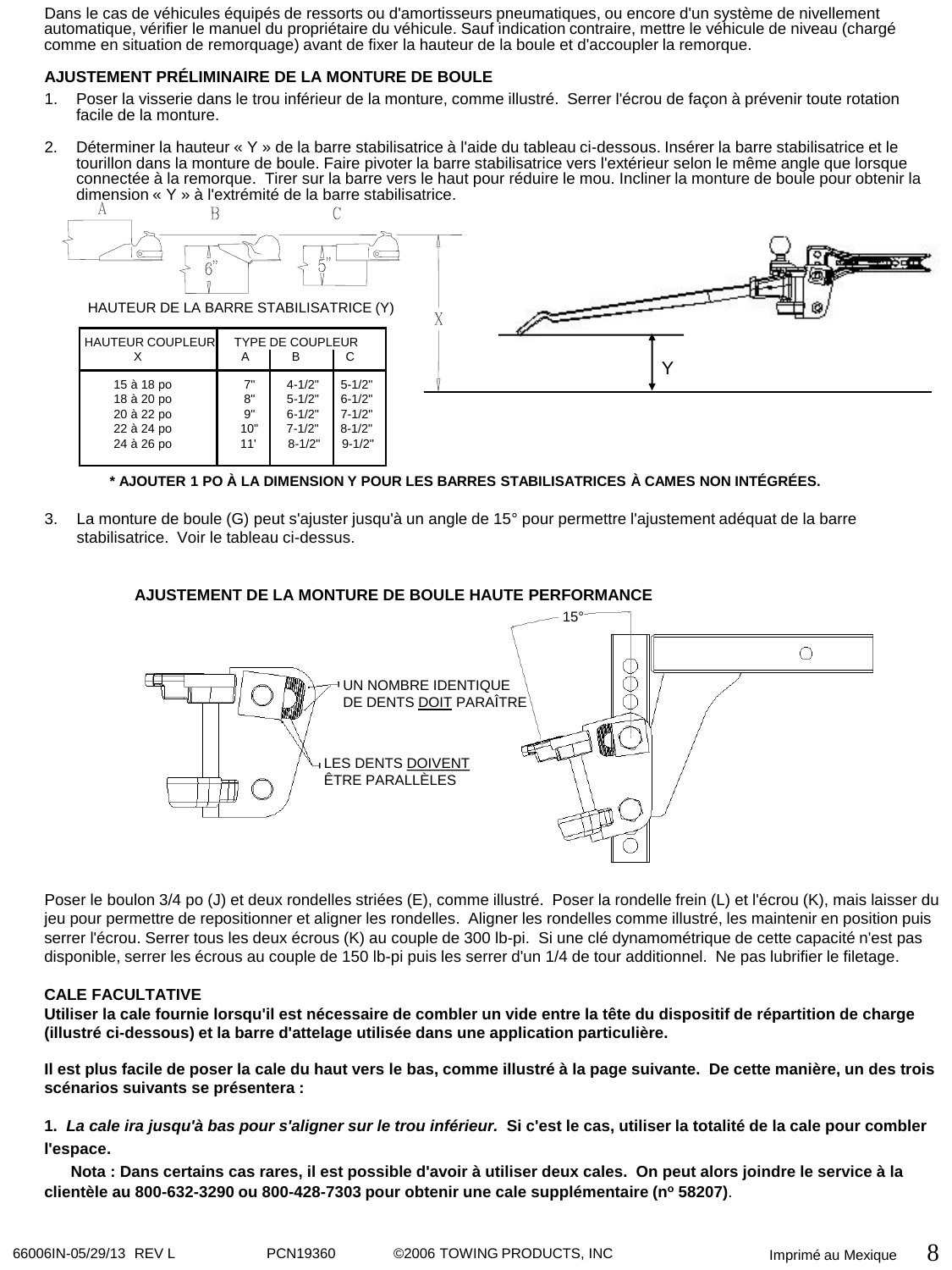- **2.** *La cale ne s'intercale pas entre la tête et la barre d'attelage.* **Si c'est le cas, simplement se départir de la cale et poursuivre l'installation. L'espace existant est acceptable.**
- *3. La cale ne va pas suffisamment loin pour atteindre le trou inférieur.* **Si c'est le cas, couper la cale en deux et utiliser seulement la moitié supérieure pour le boulon du haut. Se départir de la moitié inférieure de la cale.**

**ATTENTION :** La rondelle **DOIT ÊTRE** alignée parallèlement aux dents sur la monture de boule. Revérifier l'alignement de la rondelle une fois l'écrou serré. Un nombre égal de dents doit apparaître dans le haut et le bas. Les dents risquent de foirer sous la charge si l'alignement n'est pas correct.

### **ACCOUPLEMENT INITIAL**

**REMARQUE :** Le véhicule et la remorque doivent être chargés et prêts pour le transport avant le nivellement final.

- 1. Identifier des points de référence sur le passage de roue avant. Mesurer et noter la distance jusqu'à la chaussée. Passage de roue avant à la chaussée \_\_
- 2. Fixer les chaînes aux barres stabilisatrices à l'aide des boulons en U, des rondelles plates et des contre-écrous. Laisser 2 à 3 filets dépasser sous le contre-écrou. La chaîne ne doit pas s'emmêler.





### **BARRE STABILISATRICE STANDARD BARRE STABILISATRICE À CAME INTÉGRÉE**

- 3. À l'aide du vérin de timon, abaisser le coupleur sur la boule et fermer le verrou du coupleur.
- 4. Tenir la barre stabilisatrice à l'écart de soi (côté cannelé du tourillon vers le haut). Placer la tige inférieure du tourillon dans la douille inférieure de la monture de boule (G), et glisser la tige dans la fente supérieure de la monture de boule. Les barres stabilisatrices peuvent se poser indifféremment d'un côté ou l'autre.
- 5. Placer les supports encliquetables sur le cadre en "A" de la remorque de façon que la chaîne à l'extrémité de la barre stabilisatrice soit à peu près à la verticale. Visser le boulon 1/2 x 3 1/2 jusqu'à ce qu'il touche le cadre. Serrer ensuite de /4 de tour à l'aide d'une clé. **NE PAS SERRER EXCESSIVEMENT.**
- 6. Soulever la flèche de remorque et l'arrière du véhicule à l'aide d'un vérin. Abaisser la fourche du support encliquetable jusqu'à ce qu'il soit parallèle au sol, et glisser le maillon le plus proche au-dessus du crochet (s'il y a moins de 5 maillons entre le crochet et le boulon en U, ajuster l'angle de la monture de boule et répéter la procédure). Support encliquetable au-dessus de la fourche, élever jusqu'à ce que la fourche ait été « décentrée ». Glisser la goupille de sécurité dans le petit trou pour verrouiller la fourche en place. Répéter du côté opposé. Fig.2 **Poignée encliquetable PLACER LE MAILLON LE PLUS PROCHE SUR LE CROCHET**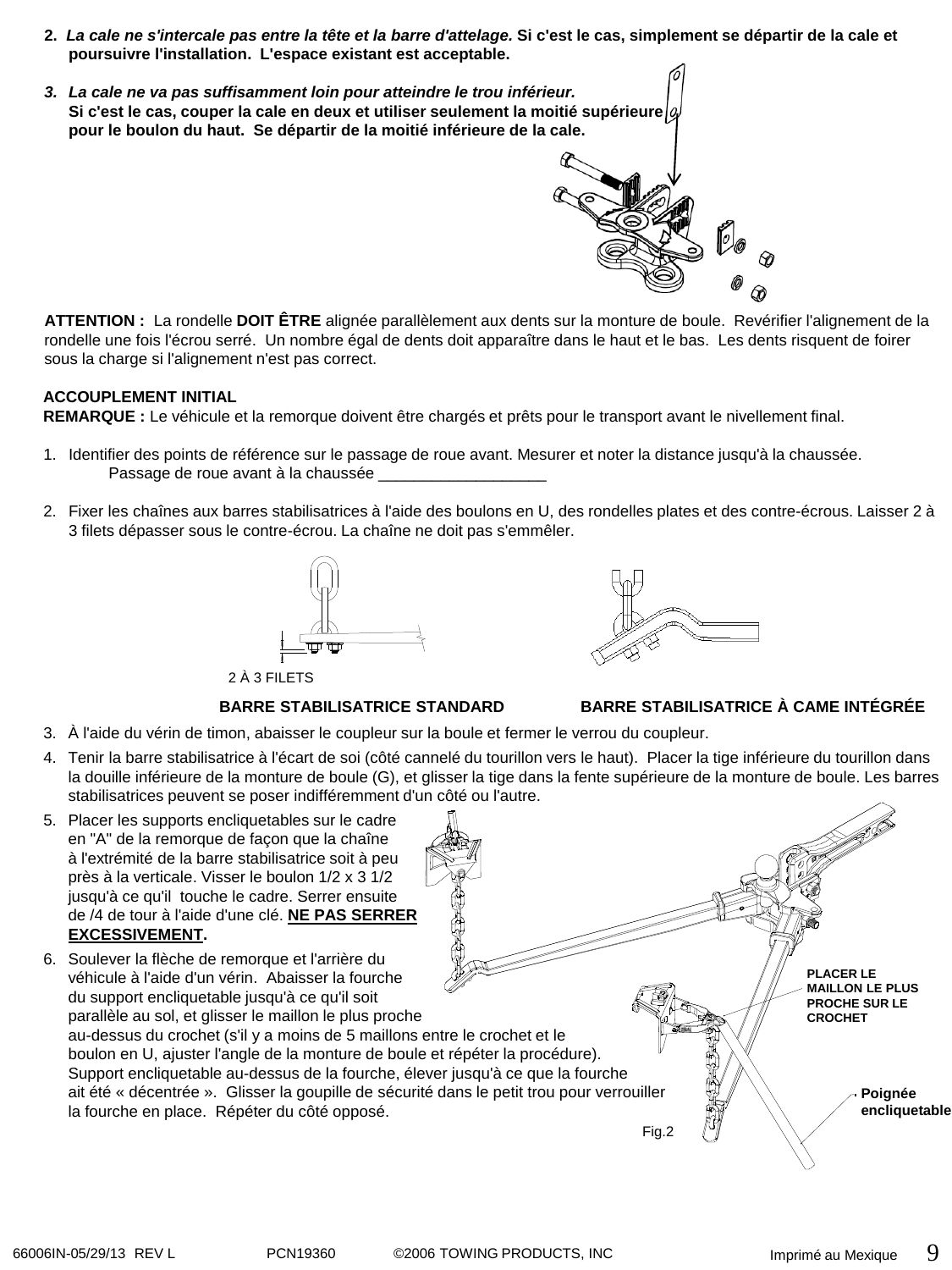- 7. Abaisser le vérin. Mesurer de nouveau à partir du point de référence sur le passage de roue avant. La hauteur du passage de roue avant doit être égale ou inférieure à la mesure initiale. Si le passage de roue avant est plus haut, réduire le nombre de maillons entre le crochet de fourche et la barre (4 liens min.) et revérifier la mesure. Si le passage de roue avant est plus haut, réduire le nombre de maillons entre le crochet de fourche et la barre (5 liens min.) et revérifier la mesure. Si la hauteur du passage de roue initiale n'est pas atteignable, il est préférable que cette hauteur soit plus basse après que les barres de stabilisation auront été chargées. S'il ne reste plus de maillons pour l'ajustement, la tête doit être inclinée vers l'avant. La remorque doit être détachée du véhicule et le boulon supérieur retiré de la tête. On fait alors pivoter la tête vers le haut au besoin. Remonter l'ensemble et revérifier la hauteur du passage de roue.
- 8. Un nouveau terme fait son apparition dans l'industrie : (FALR Front Axle Load Return). 100% FALR signifie que le parechocs avant est retourné en position de précharge. Nous recommandons ce réglage pour le meilleur rendement.

S'assurer que la remorque est de niveau, autrement il peut être nécessaire de rajuster l'angle de la monture de boule et/ou la position.

S'assurer que la barre et la chaîne disposent de suffisamment de dégagement pour tourner un coin.

**REMARQUE :** Certains freins à inertie ne fonctionnent pas avec des attelages à répartition de charge. Vérifier auprès du fabricant. Ne pas utiliser de dispositif de contrôle du roulis avec des freins à inertie.

### **LUBRIFICATION**

1. Lubrifier les logements de monture de boule et les tourillons de barres stabilisatrices afin de prévenir l'usure excessive. Au moment de l'attelage, mettre une goutte d'huile sur le dessus et une deuxième goutte sur le côté avant du tourillon supérieur. Mettre une troisième goutte sur le côté arrière du tourillon inférieur avant d'insérer le tourillon dans la monture de boule. Utiliser une huile visqueuse ou de la graisse. Ne pas oublier de lubrifier aussi la boule d'attelage, une ou deux gouttes. Les tourillons doivent être lubrifiés chaque jour de remorquage. Il n'est cependant pas nécessaire de détacher les barres stabilisatrices, puisque deux orifices de lubrification se trouvent sur la plaque supérieure de la monture de boule pour la lubrification du tourillon supérieur. Lubrifier les tourillons inférieurs d'une goutte au point de contact entre le tourillon et le logement inférieur. L'huile excédentaire, la saleté et les résidus doivent être nettoyés à chaque fois que la remorque est dételée.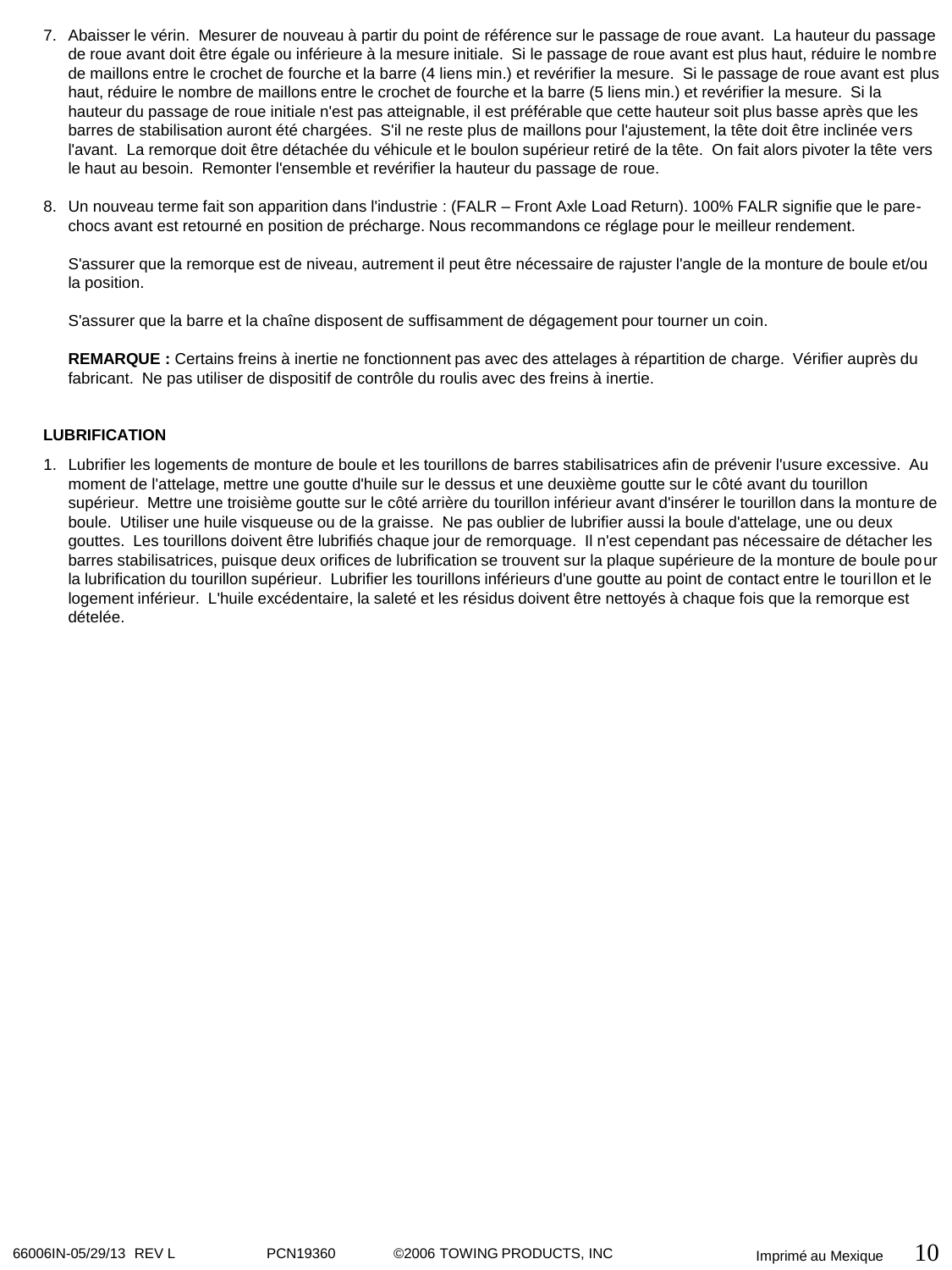### Instructions concernant le support encliquetable Procure un accouplement plus robuste au cadre de remorque

### **OUTILS REQUIS :**

**Mèches :** 7/16", 9/16" et ¼"

### A AVERTISSEMENT :

Veuillez lire toutes les instructions avant de poser un boulon supplémentaire. L'omission d'observer toutes les instructions peut causer des blessures sévères, voire la mort !



- Pose d'un boulon supplémentaire dans le support encliquetable.
- Si le support encliquetable n'est pas déjà doté d'un trou à cet endroit, marquer l'emplacement du trou à percer dans ce support. Centrer le trou sur l'axe gauche-droite et le positionner 2 1/4 po au-dessus de l'arc du support. Voir la photo à gauche.
- Avant de placer le support sur le cadre, percer un trou de 9/16 po dans le support.



- Placer le support à l'endroit approprié sur le cadre tel qu'indiqué dans le manuel du produit, ou le remettre à sa position initiale s'il a déjà été installé.
- En se servant du trou du support comme guide, percer un trou de départ de ¼ po. S'assurer de rester bien centré dans le trou du support.
- Pour ce faire, on peut utiliser la mèche 9/16 po en premier. Laisser simplement une petite marque sur le cadre à l'aide de la mèche 9/16 po. Puis terminer le perçage à l'aide de la mèche ¼ po puis celle de 7/16 po pour le trou final. Voir le trou de départ à gauche.



- Poser la vis autotaraudeuse de ½ po dans le trou du support et du cadre. Serrer à un couple de 50 lb-pi.
- Resserrer la vis de blocage ½ po sur l'intérieur du cadre. Visser de ¼ à ½ tour seulement après le contact avec le cadre.

|  | NOMENCLATURE DES PIÈCES |                                 |  |
|--|-------------------------|---------------------------------|--|
|  |                         | <b>DESCRIPTION</b>              |  |
|  |                         | Vis autotaraudeuse 1/2" x 1.00" |  |
|  |                         | FEUILLET D'INSTRUCTIONS         |  |

Si nécessaire, une vis autotaraudeuse se trouve dans la trousse nº 58459.

Pour de l'assistance concernant l'installation ou le fonctionnement, contacter le service technique CPP : 1-888-521-0510.

Cequent Performance Products, Inc. 47912 Halyard Dr. Suite 100 Plymouth, MI 48170

11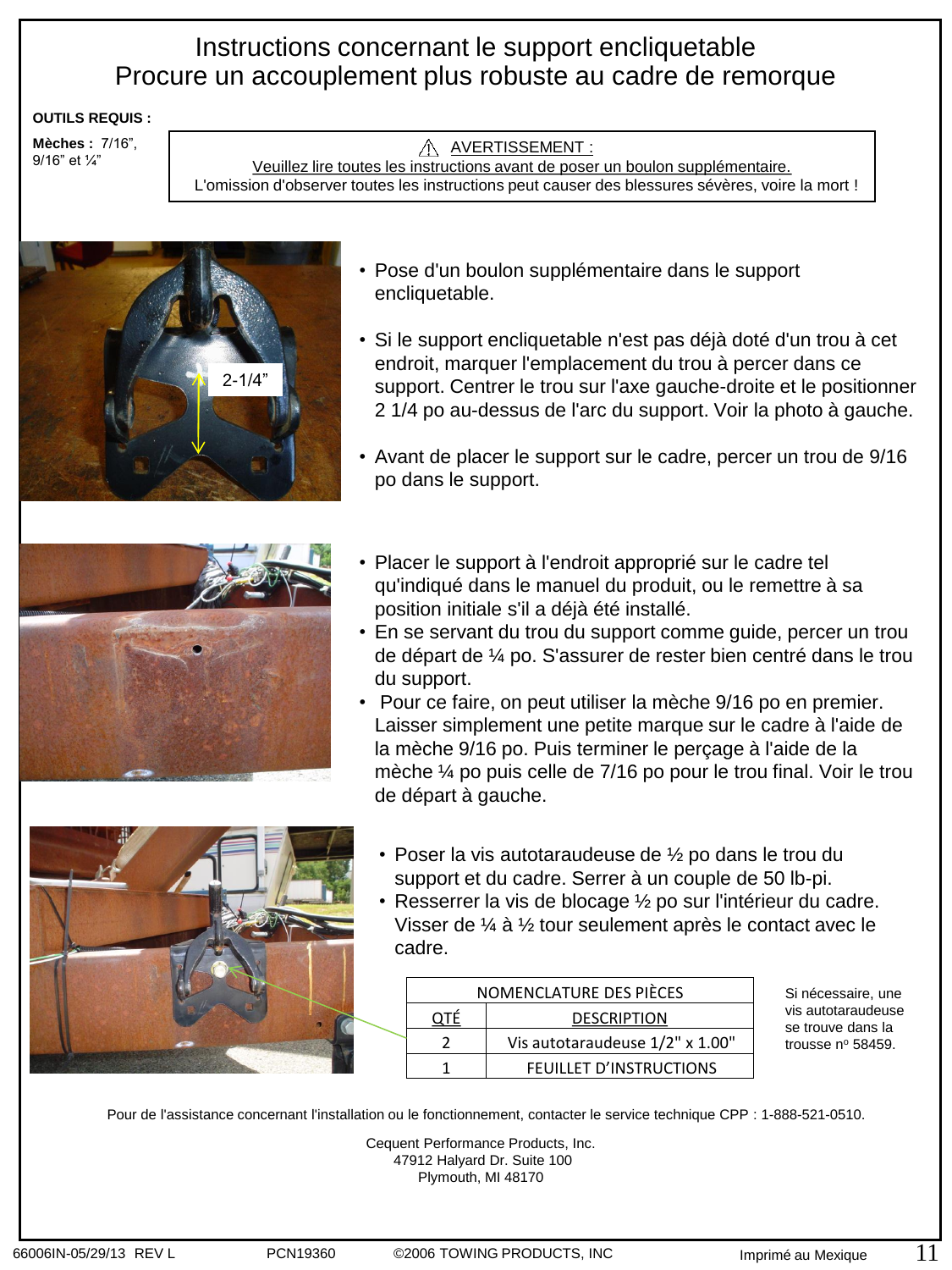**AVERTISSEMENTS :** LA HAUTEUR DE LA BOULE CHARGÉE NE DOIT JAMAIS ÊTRE SUPÉRIEURE À LA HAUTEUR DE LA BOULE AVEC REMORQUE DÉTACHÉE. Une surcharge sur les roues avant et une perte de traction aux roues arrière peut en résulter, menant à un contrôle instable, à un freinage moins efficace et une tendance à la mise en portefeuille lors d'un virage et d'un freinage simultanés. SI LA HAUTEUR DE LA BOULE CHARGÉE EST SUPÉRIEURE À SA HAUTEUR NON CHARGÉE, allonger les chaînes des barres de stabilisation puis mesurer de nouveau jusqu'à obtenir la hauteur voulue.

**NE PAS REMORQUER PLUS D'UNE REMORQUE À LA FOIS :** Ne pas tenter de remorquer une remorque, quelle qu'elle soit, derrière une autre. Le remorquage simultané de plusieurs remorques peut causer une instabilité importante, une perte de contrôle et/ou une défaillance structurale, et mener à un accident provoquant des blessures sévères et des dommages à la propriété. Le remorquage de plusieurs remorques est prohibé par la loi en plusieurs endroits.

**VÉHICULES À TRACTION AVANT :** NE PAS TENTER D'ACCOUPLER OU REMORQUER UNE REMORQUE SI LES ROUES ARRIÈRE DU VÉHICULE SONT ENLEVÉES. Des dommages sévères au véhicule, à l'attelage et à la remorque peuvent en résulter. Une combinaison véhicule-remorque ne peut être contrôlée adéquatement que si les roues arrière du véhicule supportent la charge qui leur revient.

**ENTRETIEN :** Garder les tourillons et les réceptacles de la tête libres de saleté et bien lubrifiés. Une usure excessive à cet endroit peut signaler une surcharge ou une lubrification insuffisante. Certains allongements des orifices des réceptacles sont normaux.

Garder les surfaces extérieures de la tête propres, en particulier les réceptacles des tourillons. Ne pas laisser la saleté ni les cailloux se loger entre les tourillons et la tête.

Maintenir la peinture de l'attelage en bon état afin de prévenir la rouille et conserver une apparence agréable. (Ne pas peindre les étiquettes)

### **AVANT CHAQUE DÉPLACEMENT, DANS LA MÊME JOURNÉE :**

- Ajouter une goutte d'huile sur les zones de contact entre le tourillon et la monture de boule.
- Nettoyer le réceptacle du coupleur et la boule, et enduire légèrement cette dernière avec de la graisse.
- Vérifier les signes d'usure sur les chaînes des barres stabilisatrices et les boulons en U. Les remplacer avant que l'usure ne les traverse de moitié.<br>• Vérifier que tous les boulons sont adéquatement serrés et que la ch
- Vérifier que tous les boulons sont adéquatement serrés et que la cheville d'attelage et son agrafe sont bien verrouillées en place.
- S'assurer que toutes les connexions électriques sont en état de fonctionner, et que les chaînes de sécurité sont accrochées.

### **CONSEILS DE REMORQUAGE**

CONDUITE : Il faut insister davantage sur les bonnes pratiques de conduite lors du remorquage. Le poids supplémentaire affecte l'accélération et le freinage, et il faut plus de temps pour dépasser, s'arrêter et changer de voie. Signaler bien à l'avance une manoeuvre pour faire connaître vos intentions aux autres conducteurs. Les bosses accentuées et les routes en mauvais état peuvent endommager le véhicule, l'attelage et la remorque, il vaut mieux y circuler à basse vitesse constante. SI UNE PARTIE DU SYSTÈME DE REMORQUAGE HEURTE LA CHAUSSÉE OU SI L'ON SOUPÇONNE UN DOMMAGE D'UNE AUTRE FAÇON, IL FAUT SE TASSER ET PROCÉDER À UNE INSPECTION. CORRIGEZ TOUT PROBLÈME AVANT DE POURSUIVRE LE TRAJET.

VÉRIFIER L'ÉQUIPEMENT : Inspecter régulièrement la condition de l'ensemble de l'équipement de remorquage et garder celui-ci en parfaite condition.

CHARGEMENT DE LA REMORQUE : Il est important de bien charger la remorque. Placer les objets lourds près du plancher et de l'essieu de la remorque. La charge doit être équilibrée d'un côté à l'autre et solidement arrimée pour prévenir les déplacements. Le poids au timon doit représenter 10 à 15 pour cent du poids brut de la plupart des remorques. Un pourcentage de poids trop faible au timon peut déstabiliser la remorque. Un poids excessif au timon peut aussi causer une instabilité et endommager l'attelage et/ou le véhicule.

DISPOSITIFS DE STABILISATION : Les dispositifs anti-roulis peuvent réduire les effets des manœuvres brusques, des coups de vent et des secousses causées par d'autres véhicules. Nous les recommandons pour les remorques qui présentent de grandes surfaces comme dans le cas des caravanes, par exemple.

GONFLAGE DES PNEUS : Sauf indication contraire par le fabricant du véhicule ou de la remorque, les pneus doivent être gonglés à la pression maximale recommandée.

Recommandations des fabricants de la remorque et du véhicule de remorquage : Consulter les manuels du propriétaire du véhicule et de la remorque pour connaître les recommandations, les capacités de charge et les spécifications.

REMORQUES À TIMON RECTILIGNE : Si votre remorque est équipée d'un timon rectiligne (au lieu d'un timon triangulaire en A), il sera nécessaire d'utiliser un adaptateur pour timon rectiligne. Cet adaptateur se fixe sur le timon de la remorque et procure des points de fixation pour les supports encliquetables.

PASSAGER(S) DANS LA REMORQUE : AUCUN passager ne doit être toléré dans une remorque en déplacement.

FEUX DE REMORQUE, SIGNAUX DE DIRECTION ET FREINS ÉLECTRIQUES : Veiller à toujours brancher les feux de signalisation et de direction, les freins électriques et l'interrupteur de rupture d'attelage (le cas échéant), même dans le cas de courts trajets.

ENLEVER L'ATTELAGE S'IL NE SERT PAS : Retirer l'attelage du récepteur du véhicule lorsqu'il ne sert pas afin de prévenir la contamination des réceptacles de tête, réduire le risque de heurter l'attelage contre des rampes ou d'autres objets, et minimiser les dommages dans l'éventualité d'une collision par l'arrière.

### GARANTIE LIMITÉE

#### Attelages - Récepteurs sur mesure - Dispositifs de stabilisation

Towing Products garantit ses attelages, ses récepteurs d'attelage sur mesure et ses dispositifs de stabilisation contre les vices de matériaux et de fabrication manifestés dans le cadre d'un usage et d'un entretien normaux (à l'exception de l'usure normale), et ce pendant toute la période de propriété de l'acheteur initial à compter de la date d'achat.

Towing Products remplacera SANS FRAIS toute pièce qui s'avère défectueuse suite à un vice de matériau ou de fabrication et qui est retournée au concessionnaire Towing Products, ou à l'entrepôt ou l'usine Towing Products. FRAIS DE TRANSPORT PRÉPAYÉS, à l'adresse ci-dessous. CETTE GARANTIE SE LIMITE AU REMPLACEMENT DES PIÈCES DÉFECTUEUSES SEULEMENT. ELLE NE COUVRE NI LES FRAIS DE MAIN-D'ŒUVRE, NI LES DOMMAGES SUBIS LORS DE L'INSTALLATION OU DU REMPLACEMENT, Y COMPRIS LES DOMMAGES ACCESSOIRES OU INDIRECTS.

Certains États ou provinces ne permettant pas d'exclure ou de restreindre les dommages accessoires ou indirects, il se peut que la restriction ou l'exclusion cidessus ne vous concerne pas.

Tout dommage à l'attelage, au récepteur d'attelage sur mesure ou au dispositif de stabilisation attribuable à une mauvaise utilisation, un usage abusif, la négligence, un accident, une installation inadéquate, ou à toute utilisation contraire aux instructions fournies par nous, ANNULERA LA GARANTIE.

Certains droits particuliers vous sont dévolus en vertu de la présente garantie et peuvent s'accompagner d'autres droits qui varient selon votre lieu de résidence. Dans l'éventualité d'un problème avec le service de la garantie ou le rendement du produit, il se peut que vous puissiez recourir à la cour des petites créances ou une cour d'une autre juridiction.

> Cequent Performance Products, Inc. 47912 Halyard Dr. Suite 100 Plymouth, MI 48170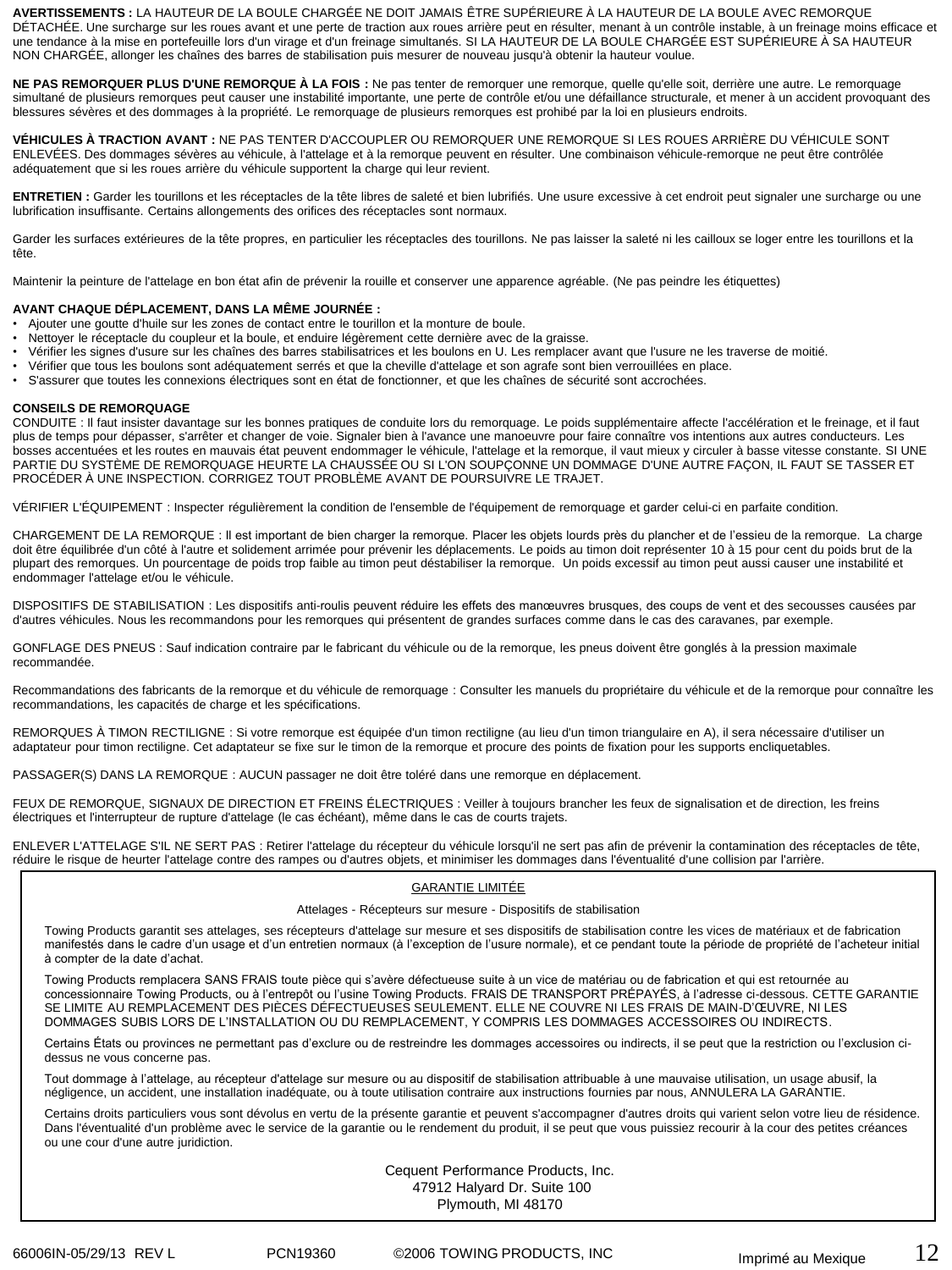# **INSTRUCCIONES DE INSTALACIÓN Estilo muñón Kits de distribución de peso**

*PLYMOUTH, MI.*

**MONTAJE ESFÉRICO DE ALTO RENDIMIENTO**



**L**

- 1. Alinee el vehículo de remolque y el remolque sobre el pavimento en posición recta hacia el frente, sin acoplar.
- 2. Nivele el remolque, mida y registre la distancia desde el piso hasta la parte superior del receptáculo de la esfera (dimensión X, Fig. 1).
- 3. Seleccione una esfera para enganche con un diámetro que corresponda al tamaño del acoplador del remolque. Los tres tamaños más comunes son 1-7/8", 2" y 2-5/16". Seleccione la esfera con una espiga roscada de 1-1/4" o 1" que tenga calificación V-5 o igual o superior a la calificación del peso bruto del vehículo del remolque (GVWR).

### **ADVERTENCIA: Las esferas levantadas por lo general tienen calificaciones de carga reducidas. La calificación de la esfera DEBE ser igual o superior a la GVWR del remolque.**

- 4. Instale la esfera del enganche en el montaje esférico (G). Las esferas para enganche de altura estándar con espigas de 1-1/4" se suministran con arandelas de seguridad y tuercas (Si tiene que usar una esfera con espiga de 1", use un cojinete 58184 (B) para reducir el tamaño del orificio en el montaje esférico (G) a 1"). Siempre utilice una arandela de seguridad y coloque la arandela al lado de la tuerca. A menos que el fabricante de la esfera especifique lo contrario, apriete a torsión la tuerca de la esfera a 450 pies/lbs para la tuerca de 1-1/4" y 250 pies/lbs para la tuerca de 1".
- 5. Algunas instalaciones pueden requerir una barra de enganche más larga (D). Los protectores de parachoques extendidos, las "tapas" de camionetas pickup o las llantas de repuesto montadas en la parte posterior pueden limitar los ángulos de giro, a menos que se use una barra más larga. Las barras de enganche individuales (D) vienen en varios tamaños.
- 6. Inserte la barra de enganche (D) dentro de la caja de enganche e instale un pasador de halar. Coloque el montaje esférico (G) sobre la barra de enganche y suba o baje para colocar a la altura adecuada. La barra de enganche se puede usar en la posición superior o inferior (ver abajo).

**NOTA:** La altura de la esfera debe ser mayor que la altura del acoplador (medida en el paso 1) para compensar el "agache" del vehículo (aproximadamente 3/4 "a 1"). ndo (aproximadamente 5/4 ° a 1).<br>POSICIÓN MÁS ALTA



Para asistencia con la instalación o ayuda técnica, llame al 1-888-521-0510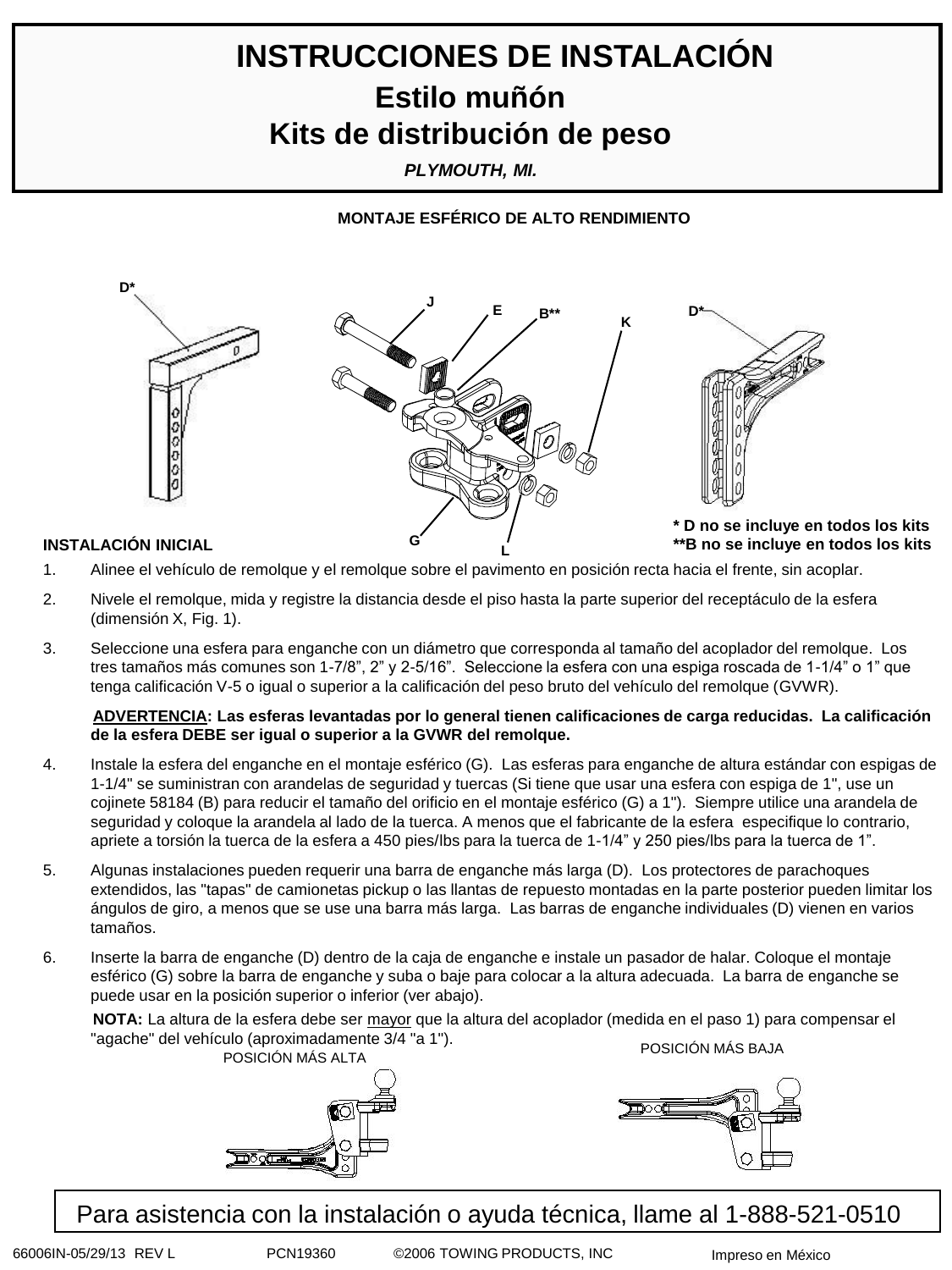Para vehículos con resortes neumáticos, amortiguadores o un sistema de nivelación automática, revise el manual del propietario del vehículo. A menos que se especifique lo contrario, nivele el vehículo con el vehículo cargado como lo hará cuando remolque antes de fijar la altura de la esfera e instalar el remolque.

### **AJUSTE PRELIMINAR DEL MONTAJE ESFÉRICO**

- 1. Instale las piezas en el orificio inferior del montaje esférico como se muestra. Apriete la tuerca lo suficiente para evitar la rotación fácil del montaje esférico.
- 2. Determine la altura de la barra de resortes en "Y" utilizando la siguiente tabla. Inserte la barra de resortes y el muñón en el montaje esférico. Gire la barra hacia fuera en el mismo ángulo en el que se conectó al remolque. Levante la barra para retirar el sobrante. Incline el montaje esférico a la dimensión apropiada de la "Y" al final de la barra de



**\*AGREGUE 1" A LA DIMENSIÓN Y PARA BARRAS DE RESORTES CON LEVA NO INTEGRADA.**

3. El montaje esférico (G) se ajusta a través de un rango de ángulo de 15° para un ajuste apropiado de la barra de resortes. Ver tabla arriba.

### **AJUSTE DEL MONTAJE ESFÉRICO DE ALTO DESEMPEÑO 15°**



Instale el perno 3/4" más largo (J) con dos arandelas dentadas (E) como se muestra. Instale la arandela de seguridad (L) y la tuerca (K), pero permita espacio para que las arandelas se posicionen y alineen. Alinee las arandelas como se muestra y apriete a mano la tuerca. Apriete a torsión las dos tuercas (K) a 300 pies/libras. Si no hay una llave de torsión del tamaño correcto disponible, apriete las tuercas a 150 pies/lbs., luego apriete las tuercas un giro adicional de 1/4. No lubrique las roscas.

### **KIT DE CUÑAS OPCIONALES**

**Use la cuña que se suministra cuando sea necesaria para llenar cualquier vacío entre la cabeza de distribución de peso como se muestra a continuación y la barra de enganche utilizada en la aplicación particular.**

**Es más fácil instalar la cuña de arriba hacia abajo como se muestra en la página siguiente. Al hacerlo, encontrará uno de tres escenarios:**

**1.** *La cuña pasará completamente hasta el fondo hasta alinearse con el orificio inferior.* **Si este es el caso, utilice la totalidad de la cuña en el vacío.** 

 **Nota: Es posible que en algunas combinaciones poco frecuentes se puedan usar dos cuñas. En estos casos, póngase en contacto con Servicio al Cliente al 800-632-3290 o 800-428-7303 para un kit de cuñas adicionales gratis # 58207**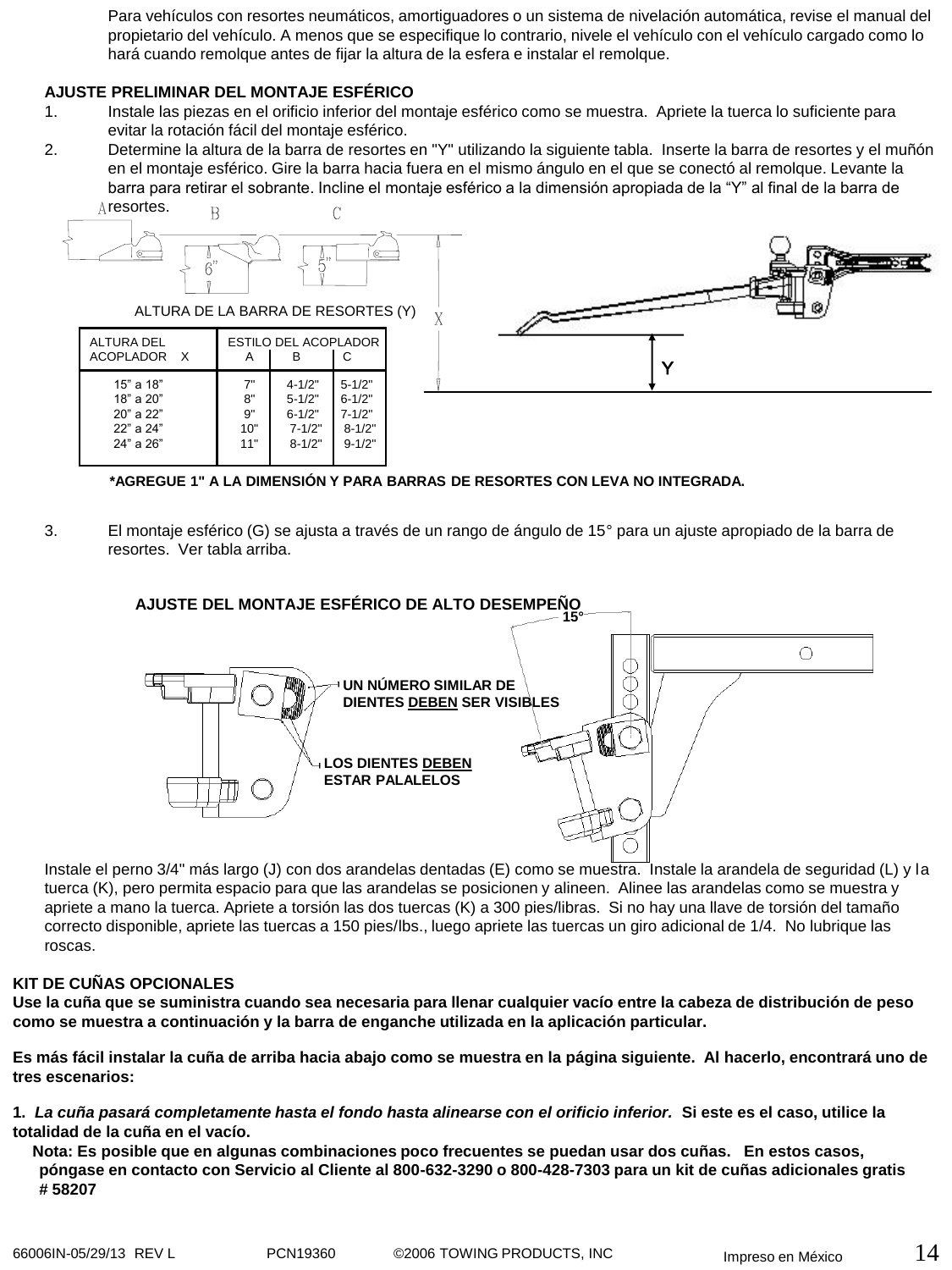- **2.** *La cuña empezará a no encajar entre la cabeza y la barra de enganche.* **Si este es el caso, deseche la cuña y continúe la instalación. No es aceptable que quede un vacío.**
- *3. La cuña no entrará lo suficiente como para llegar al orificio del fondo.*  **Si este es el caso, corte la cuña por la mitad y use únicamente la mitad superior para el perno superior. Deseche la mitad inferior de la cuña.**

**PRECAUCIÓN:** La arandela **DEBE ESTAR** alineada paralela con los dientes en el montaje esférico. Vuelva a revisar la alineación de la arandela después de apretar la tuerca. Deben verse igual número de dientes arriba y abajo. Los dientes pueden desgastarse cuando la carga no está correctamente alineada.

### **INTALACIÓN INICIAL**

**NOTA:** El vehículo y el remolque se deben cargar y estar listos para el viaje antes de la nivelación final.

- 1. Elija puntos de referencia en los receptáculos de la rueda frontal. Mida y registre la distancia hasta el pavimento. Receptáculo de la rueda frontal hasta el pavimento \_
- 2. Conecte las cadenas a las barras de resortes con pernos en U, arandelas planas y tuercas de seguridad. Deje que 2-3 roscas sobresalgan por debajo de tuerca de seguridad. La cadena no debe trabarse.





### 2 a 3 roscas



### **BARRA DE RESORTES ESTÁNDAR BARRA DE RESORTES CON LEVA INTEGRADA**

- 3. Usando un gato para remolques, baje el acoplador sobre la esfera y cierre el pasador del acoplador.
- 4. Sostenga la barra de resortes lejos de usted (el lado acanalado del muñón hacia arriba). Coloque la perilla inferior del muñón en el receptáculo más bajo del montaje esférico y deslice la perilla en la ranura superior del montaje esférico. Las barras de resortes se adaptarán en cualquiera de los lados, ya que no se hacen específicamente para la derecha o izquierda.
- 5. Coloque los soportes de presión sobre el remolque. Coloque en forma de "A" de modo que la cadena en el extremo de la barra de resortes esté aproximadamente vertical. Gire el perno de 1/2 X 3-1/2 hasta que haga contacto con el bastidor. Luego apriete 1/4 de giro con la llave. **NO APRIETE EN EXCESO.**
- 6. Levante la horquilla del remolque y la parte posterior del vehículo con el gato. Baje el yugo del soporte de presión hasta que quede paralelo con el suelo, y deslice el eslabón más cercano sobre el gancho (Si hay menos de 5 eslabones entre el gancho y perno en U ajuste el ángulo posterior del montaje esférico y repita el procedimiento). Con la manija del soporte de presión por encima del yugo, levante hasta que el yugo haya pasado "sobre el centro". Deslice el pasador de seguridad a través del orificio pequeño para bloquear el yugo en su lugar. Repita para el otro lado.

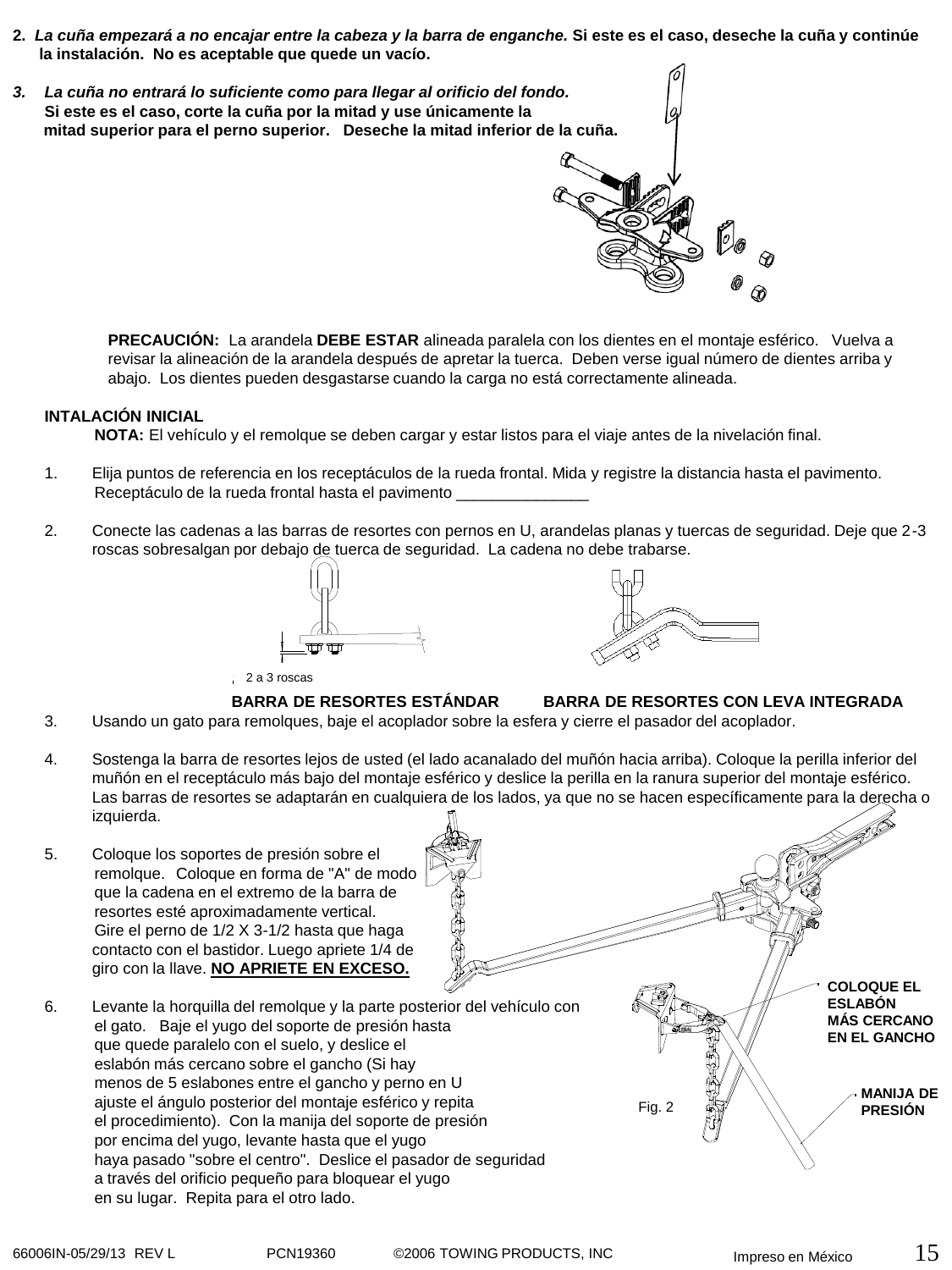- 7. Baje el gato. Vuelva a medir el punto de referencia del receptáculo de la rueda frontal. La altura del receptáculo de la rueda frontal debe ser igual que la medida original. Si la altura del receptáculo de la rueda frontal es mayor que la medida original, reduzca el número de eslabones entre el gancho del yugo y la barra de resorte (4 eslabones mínimo) y vuelva a revisar la medida del receptáculo de la rueda. Si el receptáculo de la rueda frontal es más bajo que la medida original, aumente el número de eslabones entre el gancho del yugo y la barra de resortes y vuelva a revisar la medida del receptáculo de la rueda. Si la altura del receptáculo de la rueda original no se puede alcanzar, es preferible que la altura del receptáculo de la rueda esté más baja después de que se carguen las barras de resortes. Si no hay más eslabones de cadena para ajuste, el ensamble de la cabeza se debe inclinar hacia adelante. El remolque se debe desacoplar y el perno superior retirar del ensamble de la cabeza. Luego la cabeza se gira hacia arriba según sea necesario. Vuelva a ensamblar y a revisar la altura del receptáculo de la rueda.
- 8. Un nuevo término en la industria es ("FALR" Retorno de carga el eje frontal, por sus siglas en inglés). 100% FALR significa que el guardabarros delantero se devuelve a la posición de precarga. Esa es nuestra recomendación para un mejor rendimiento.

Revise si el remolque está nivelado, de lo contrario, podría ser necesario volver a ajustar el ángulo y/o la posición del montaje esférico.

Compruebe que haya espacio para que la barra y la cadena se muevan al girar una esquina.

**NOTA:** Algunos frenos de inercia no funcionarán con los enganches de distribución de peso. Consulte con el fabricante. No use el control de oscilación con frenos de inercia.

### **LUBRICACIÓN**

1. Lubrique los receptáculos del montaje esférico y los muñones de la barra de resortes para evitar desgaste innecesario. Cuando esté realizando la conexión, coloque una gota de aceite en la parte superior y una segunda gota en la parte delantera del muñón superior. Coloque una tercera gota en la parte posterior del muñón inferior antes de insertar el muñón en el montaje esférico. Utilice un aceite espeso o grasa. No olvide lubricar la esfera del enganche con una o dos gotas también. Los muñones se deben lubricar cada día que se remolque. Sin embargo, no es necesario desenganchar las barras de resortes, ya que hay dos orificios para aceite en la placa superior del montaje esférico para la lubricación del muñón superior. Lubrique los muñones inferiores con una gota en el punto de contacto entre muñón y el receptáculo inferior. Se debe limpiar el exceso de aceite y suciedad cada vez que el remolque se desacople.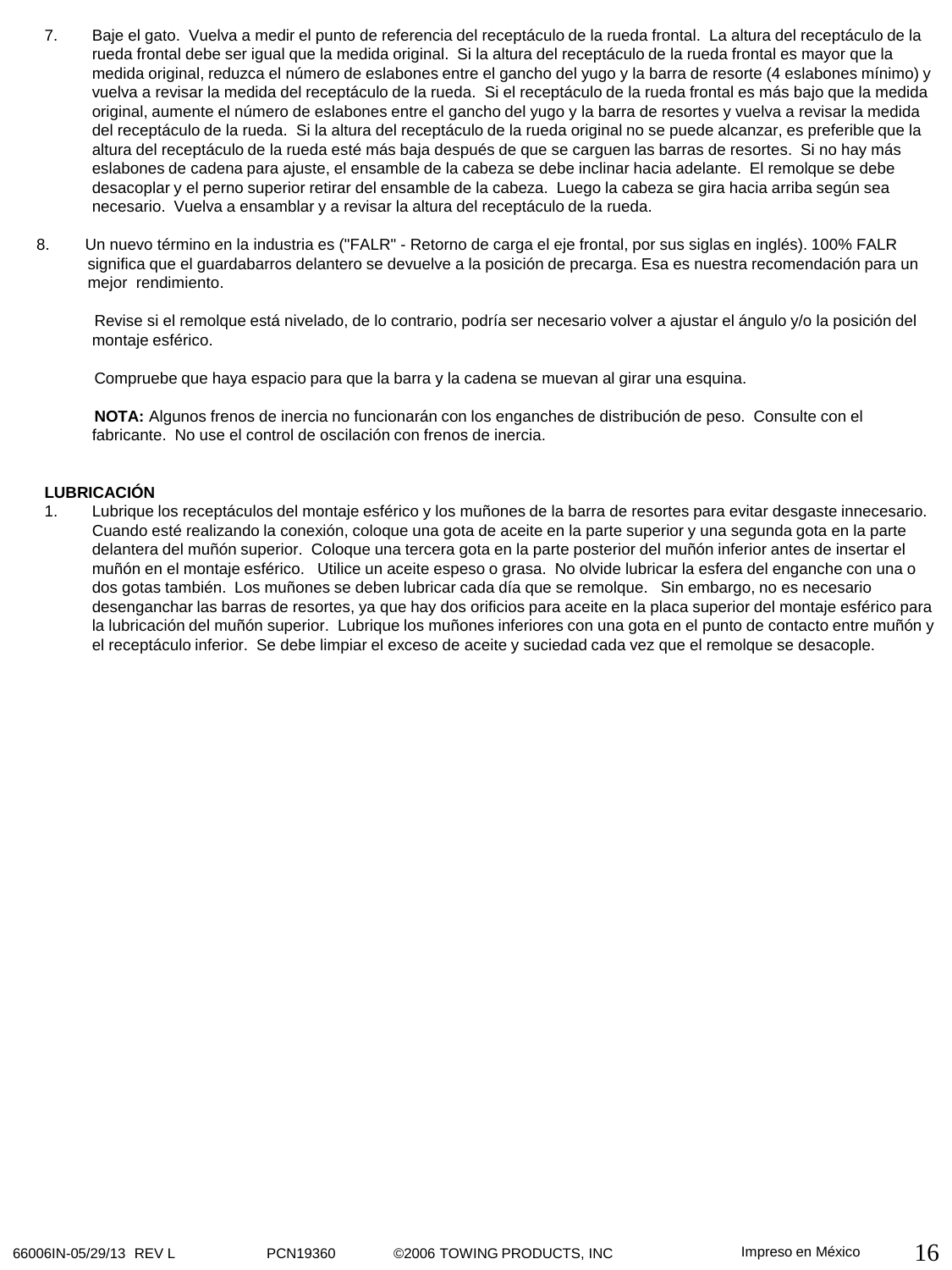# **Instrucciones de instalación para el soporte de presión Ofrece una unión más fuerte al bastidor del remolque**

**HERRAMIENTAS NECESARIAS:** 

**Brocas de taladro: 7/16", 9/16" y ¼"**

**ADVERTENCIA: Lea todas las instrucciones antes de instalar el perno adicional. ¡No seguir estas instrucciones puede resultar en la muerte o en lesiones serias!**



•**Instalación de un perno adicional en el soporte de presión.**

•**Si el soporte no tiene ya un orificio en esta ubicación, marque la ubicación del orificio a perforar dentro del soporte de presión. Centre el orificio de izquierda a derecha y coloque a 2-1/4" por encima del arco en el soporte. Ver la imagen de la izquierda.**

•**Antes de colocar el soporte en el bastidor, perfore un orificio de 9/16" en el soporte.** 



•**Coloque el soporte en el lugar correcto en el bastidor como se indica en las instrucciones del producto o vuelva a colocarlo donde estaba si ya se había instalado.** •**Usando el orificio en el soporte como guía, perfore un orificio piloto de ¼". Asegúrese de mantenerlo centrado en el orificio del soporte.**

• **Un método para que permanezca centrado es utilizar el taladro de 9/16" primero. Tan solo haga una pequeña depresión en el bastidor con la broca de 9/16". Luego, termine de perforar con la broca de ¼" y luego a de 7/16" para obtener el orificio final. Ver agujero piloto a la izquierda.**



•**Instale el tornillo auto-roscante de 1/2" en el orificio del soporte y el bastidor. Apriete a 50 pies-lbs.** •**Vuelva a apretar el tornillo de fijación de ½" en el interior del bastidor. Gire únicamente de ¼ a ½ giro después de hacer contacto con el bastidor.** 

|  | LISTA DE PARTES |                                      |  |
|--|-----------------|--------------------------------------|--|
|  | CANT.           | <b>DESCRIPCIÓN</b>                   |  |
|  |                 | TORNILLO AUTO-ROSCANTE, 1/2" x 1.00" |  |
|  |                 | <b>HOJA DE INSTRUCCIONES</b>         |  |

**El tornillo autoroscante viene con el kit de servicio 58459 si es necesario.**

**Para instalación u operación contacte al Servicio Técnico de CPP: 1-888-521-0510.** 

**Cequent Performance Products, Inc.**

**47912 Halyard Dr. Suite 100 Plymouth, MI 48170**